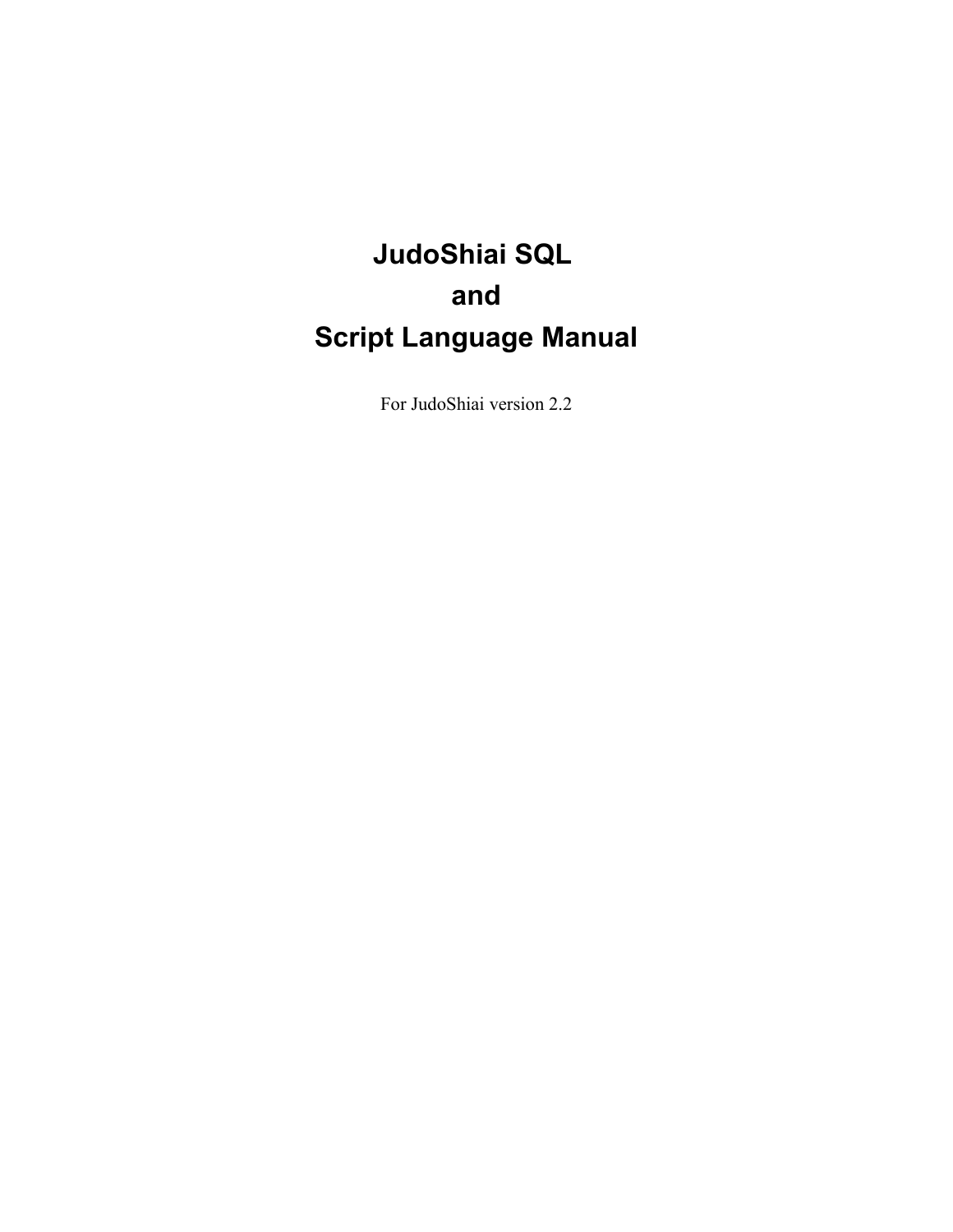## **Introduction**

You are running an international judo tournament. Suddenly you realize that all the French team's competitors have their country name misspelled as "FAR". There are totally 58 French players and you should print out the sheets within one minute. What to do? You do not have enough time to correct the error manually, one by one. For a text file you could use a Find & Replace command, but JudoShiai database is not a text file. Fortunately there exists a more powerful method for database manipulation: Structured Query Language (SQL). The following SQL command would do the trick:

```
UPDATE competitors SET country='FRA' WHERE country='FAR'
```
This document will explain you how to use commonly used SQL commands. Only the simplest JudoShiai relevant commands are handled. Creation of tables is beyond the scope of this document since all the tables are created by the JudoShiai program. There are lots of learning material in the net if you want to try out some of the more complicated commands.

JudoShiai uses SQLite [\(http://www.sqlite.org/\)](http://www.sqlite.org/) as its database. There is free software available for database manipulation. However, in this document we are using the command line and scripting interface provided by the JudoShiai. Start JudoShiai, open a tournament and from the menu select Tournament  $\rightarrow$  SQL Dialog.

| 區                 | <b>SQL</b>                  | $\Box$ ok |
|-------------------|-----------------------------|-----------|
|                   |                             |           |
|                   |                             |           |
|                   |                             |           |
|                   |                             |           |
|                   |                             |           |
|                   |                             |           |
|                   |                             |           |
|                   |                             |           |
|                   |                             |           |
|                   |                             |           |
|                   |                             |           |
|                   |                             |           |
|                   |                             |           |
|                   |                             |           |
|                   | SELECT * FROM sqlite_master |           |
| <b>Run Script</b> | <b>Repeat Script</b>        |           |

A window will be opened. There is a big space for the results printing and a one line space for the SQL commands. The default command prints the basic structure of the database. Replace it with the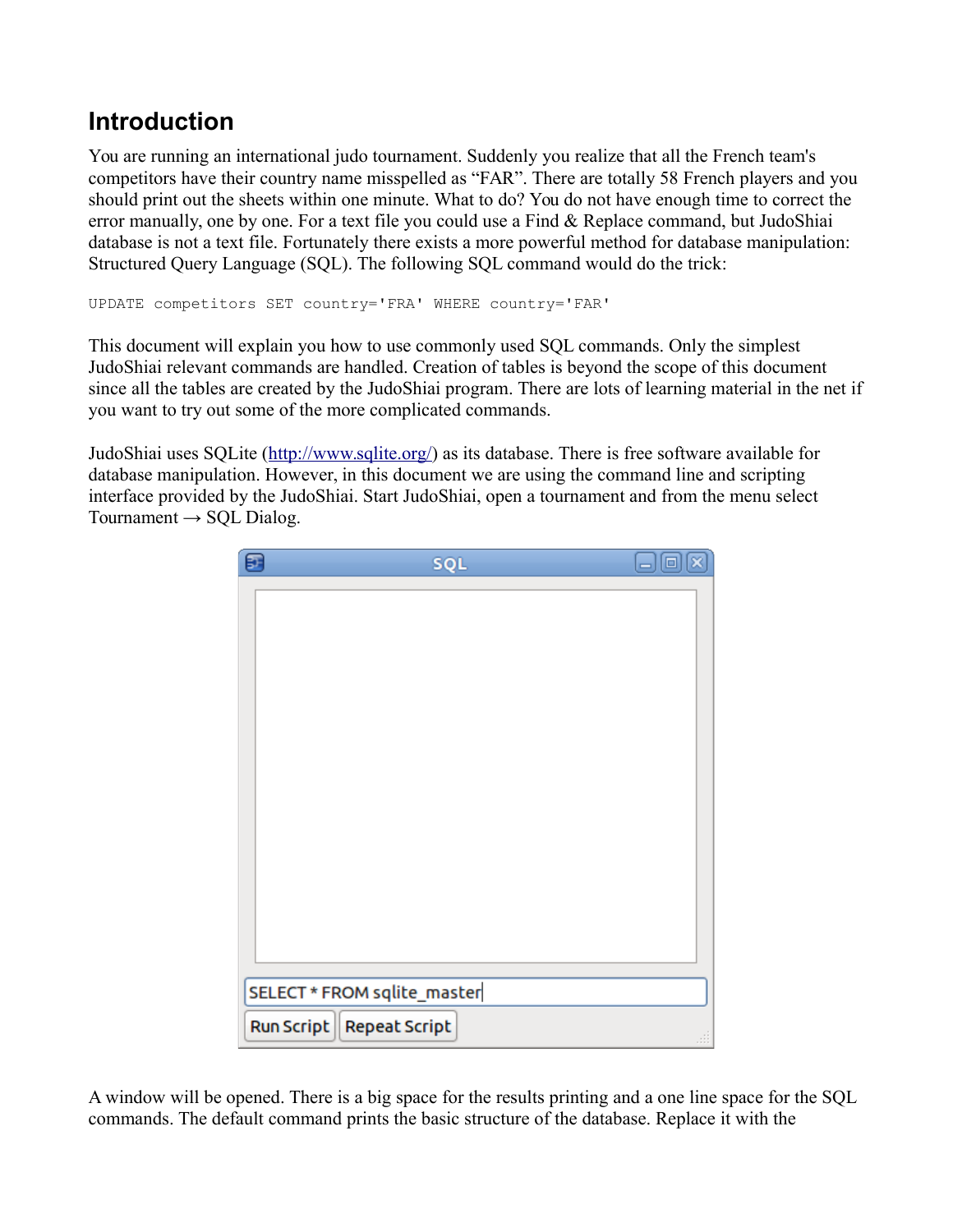#### command SELECT \* FROM competitors and press Enter. You will have the competitors listed:

| o<br><b>SQL</b>                                                                                                 |
|-----------------------------------------------------------------------------------------------------------------|
|                                                                                                                 |
| index   last   first   birthyear   belt   club<br>Maja   1995   5   Oxelösunds J<br>10<br><b>JOHANSSON</b><br>ı |
| Emma   1994   5   Kristinehamn<br>11<br><b>ANDERSSON</b>                                                        |
| 12<br>  Julia   1993  <br>6   Borlänge JC<br><b>KARLSSON</b>                                                    |
| 13 1<br>OLSSON   Ella   1992  <br>- 6<br>Oxelösunds JK<br>- 1                                                   |
| 14<br>  Elsa   1995<br>  5   Kristinehamns                                                                      |
| <b>I SVENSSON</b><br>15                                                                                         |
| Alice   1991<br>  Borlänge J<br><b>I PETTERSSON</b><br>7<br>16<br>- 11 -<br><b>BENGTSSON</b><br>5               |
| Alva   1994<br>  Borås JK   B                                                                                   |
| 17<br>  Linnea   1991  <br>7   Oxelösunds<br>CARLSSON                                                           |
| 18<br>Wilma<br>$\mathbf{L}$<br>1995<br>5<br>Kristineha<br><b>GUSTAVSSON</b><br>- 1<br>$\mathbf{I}$              |
| 19<br>  Klara   1993   6<br>  Borlänge JC<br><b>I LINDGREN</b>                                                  |
| 20<br>NILSSON   Lucas   1994  <br>Borås JK   BP<br>5 <sub>1</sub>                                               |
| 5<br>21<br>1995<br>Oxelösunds J<br><b>ERIKSSON</b><br>Oscar<br>- 1                                              |
| 22<br>  LARSSON   William   1992<br>$\overline{6}$<br>  Kristineham                                             |
| 23<br>Elias   1990  <br><b>7</b> 1<br>Borlänge JC  <br>PERSSON                                                  |
| 24<br>  Hugo   1993<br>Borås JK  <br>  GUSTAFSSON<br>6<br>-1<br>-1                                              |
| 25<br>  JONSSON   Alexander   1995<br>l 5 l Oxelösund                                                           |
| 26<br>Erik  <br>1994<br>$-5$<br>Kristinehamns<br><b>JANSSON  </b><br>ı                                          |
| 27<br>  HANSSON   Isak   1991   7  <br>Borlänge JC                                                              |
| JÖNSSON   Filip   1992   6   Borås JK   AP<br>28                                                                |
| $\mathbf{L}$<br>Emi 1 1<br>1995<br>- 5<br>29<br><b>PETERSSON</b><br>SPIF<br>- 1<br>$1$ BP-66                    |
|                                                                                                                 |
| SELECT * FROM competitors                                                                                       |
| <b>Run Script</b><br><b>Repeat Script</b>                                                                       |

Not all the data fits in the window, but you can use scroll bars to move through the results.

### **Tables**

JudoShiai database consists of tables, which store the database's data/information. Each table has its own unique name and consists of columns and rows.

The database table columns (called also table fields) have their own unique names and have a predefined data types. While table columns describe the data types, the table rows contain the actual data for the columns.

Here is an example of a simple database table, containing data. The first row, listed in bold, contains the names of the table columns: Table: **Customers**

| <b>FirstName</b><br>LastName |              | <b>Phone</b> |
|------------------------------|--------------|--------------|
| John                         | Smith        | 626 123 6789 |
| Mary                         | Jones        | 375 456 7754 |
| William                      | <b>Brown</b> | 234 765 7783 |

JudoShiai consists of the following tables:

• "competitors" lists all the competitors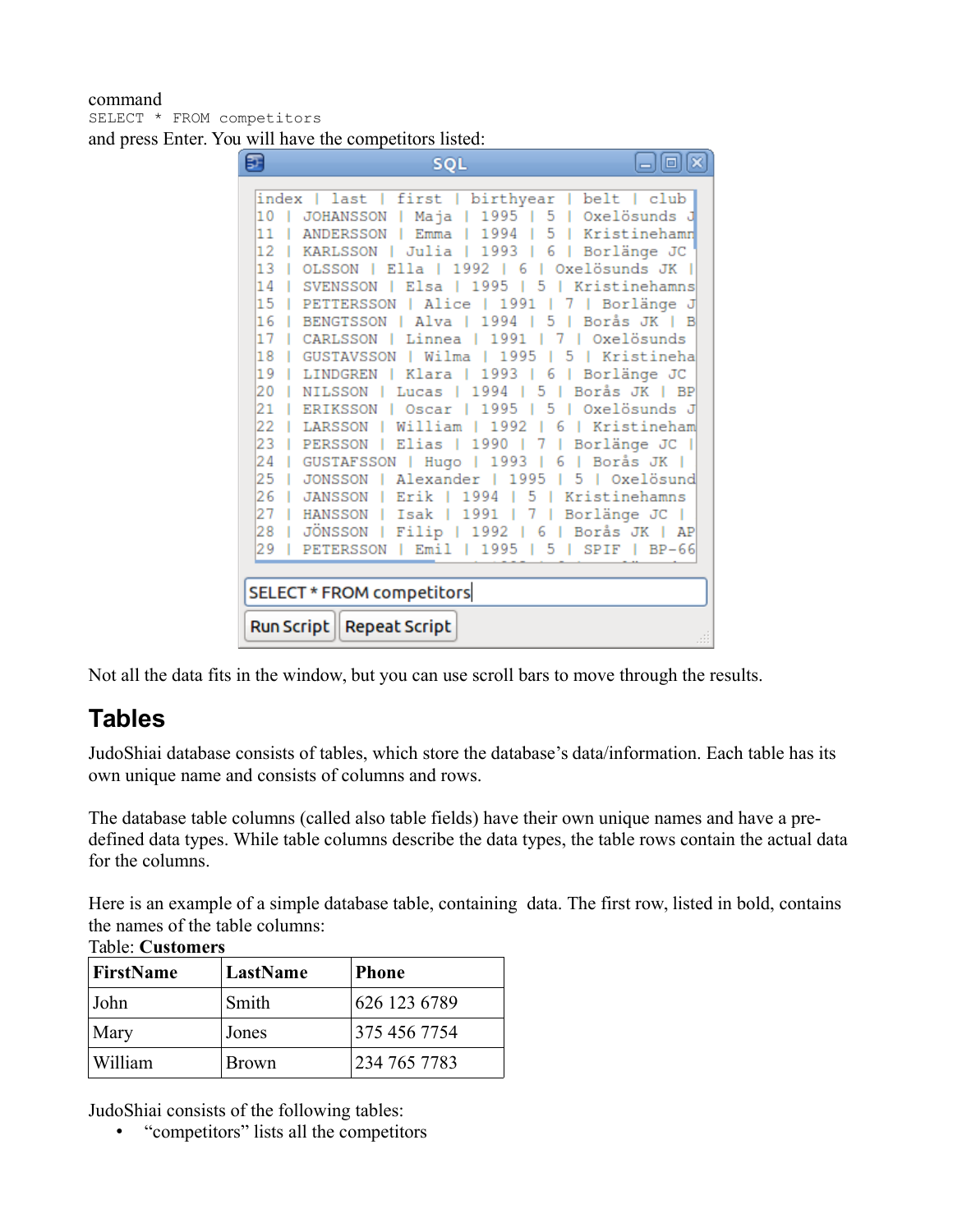- "categories" lists all the categories
- "matches" contains information about the matches
- "info" is used to save miscellaneous data
- "catdef" lists all the category criteria data

### *Table "competitors"*

| Column name | <b>Column type</b> | <b>Description</b>                                                            |
|-------------|--------------------|-------------------------------------------------------------------------------|
| index       | Integer            | Internal index. Visible in weigh-in notes. Do not change.                     |
| last        | Text               | Competitor's family name.                                                     |
| first       | Text               | Competitor's first name.                                                      |
| birthyear   | Integer            | Year of birth.                                                                |
| belt        | Integer            | Belt as a numeric value. $0 =$ unknown, $1 = 6$ . kyu, $2 = 5$ .<br>kyu, etc. |
| club        | Text               | Name of the club.                                                             |
| regeategory | Text               | Category name the competitor has registered.                                  |
| weight      | Integer            | Weight in grams.                                                              |
| category    | Text               | The real category the competitor attends.                                     |
| deleted     | Integer            | $1 =$ competitor has been deleted.                                            |
| country     | Text               | Name of the competitor's country.                                             |
| id          | Text               | ID field for free use.                                                        |

### *Table "categories"*

| Column name | <b>Column type</b> | <b>Description</b>                                                                                                                                                                                                                                          |
|-------------|--------------------|-------------------------------------------------------------------------------------------------------------------------------------------------------------------------------------------------------------------------------------------------------------|
| index       | Integer            | Internal index. Do not change.                                                                                                                                                                                                                              |
| category    | Text               | Name of the category in text format.                                                                                                                                                                                                                        |
| tatami      | Integer            | Number of the assigned mat                                                                                                                                                                                                                                  |
| deleted     | Integer            | Not used.                                                                                                                                                                                                                                                   |
| group       | Integer            | Number of the group the category belongs to.                                                                                                                                                                                                                |
| system      | Integer            | Match system:<br>$1 = pool$<br>$2 =$ double pool<br>$3 =$ double repechage for 8 competitors<br>$4 =$ double repechage for 16 competitors<br>$5 =$ double repechage for 32 competitors<br>$6 =$ double repechage for 64 competitors<br>$9 =$ quadruple pool |
| numcomp     | Integer            | Number of competitors in the category.                                                                                                                                                                                                                      |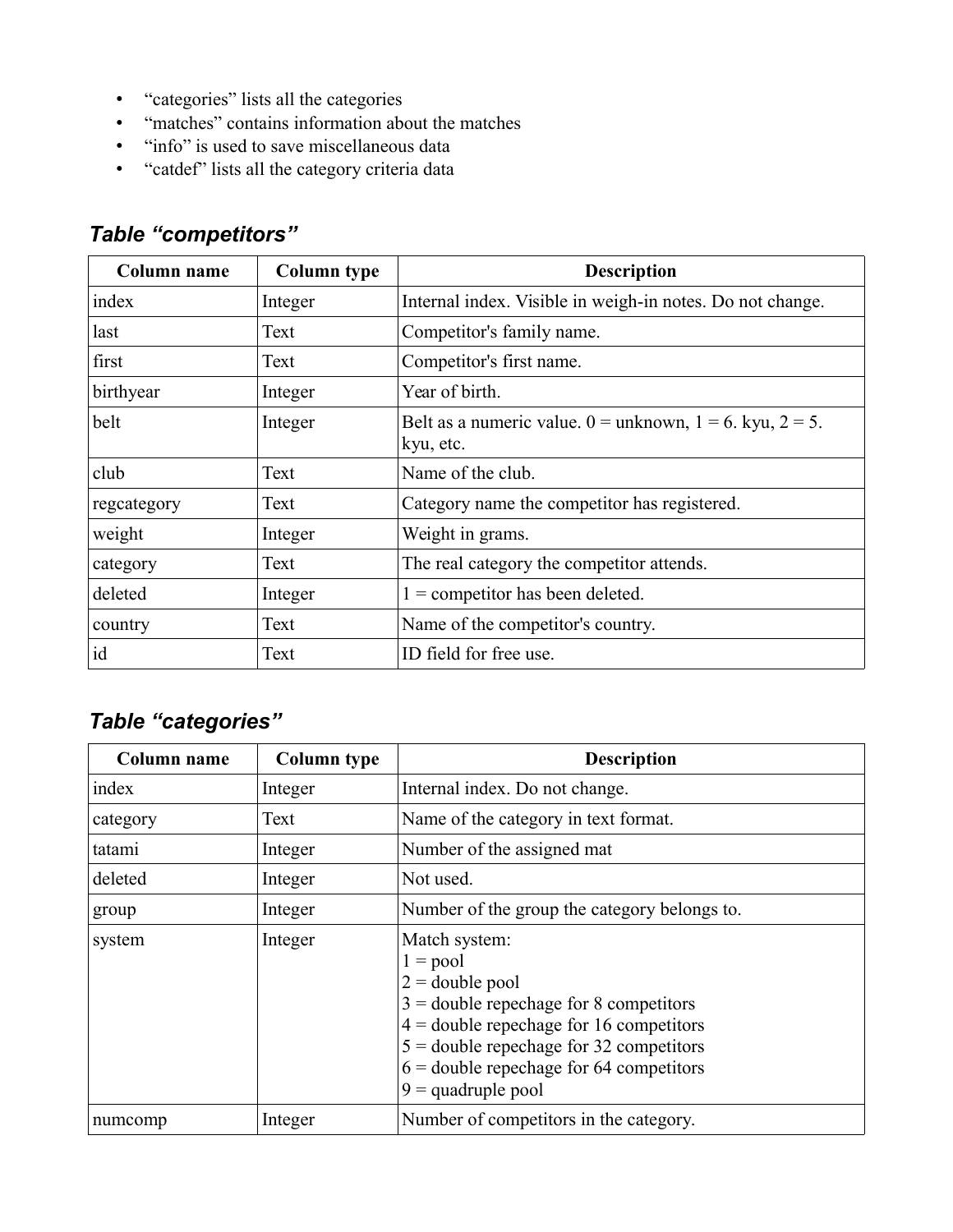| Column name | <b>Column type</b> | <b>Description</b>                                                                                                                                                                                                                                                                                                                                                                                                                                                                                   |
|-------------|--------------------|------------------------------------------------------------------------------------------------------------------------------------------------------------------------------------------------------------------------------------------------------------------------------------------------------------------------------------------------------------------------------------------------------------------------------------------------------------------------------------------------------|
| table       | Integer            | Detailed description of the double repechage:<br>$0 =$ double repechage (commonly used)<br>$1 =$ Swedish dubbelt återkval<br>$2$ = Swedish direkt återkval<br>$3$ = Estonian system for D-klass<br>$4 = no$ repechage<br>$5$ = Swedish enkelt återkval<br>$6$ = Spanish doble perdida<br>$7 =$ Spanish repesca doble<br>$8 =$ Spanish repesca simple<br>$9$ = American modified double elimination<br>$10 =$ double repechage, one bronze only                                                       |
| wishsys     | Integer            | Preferred system, if possible:<br>$0 =$ default for the country<br>$1 = pool$<br>$2 =$ double pool<br>$3 =$ double repechage<br>$4$ = Swedish dubbelt återkval<br>$5$ = Swedish direkt återkval<br>$6$ = Estonian D-klass<br>$7 = no$ repechage<br>$8$ = Swedish enkelt återkval<br>$9 =$ quadruple pool<br>$10 =$ Spanish doble perdida<br>$11 =$ Spanish repesca doble<br>$12$ = Spanish repesca simple<br>$13$ = American modified double elimination<br>$14$ = double repechage, one bronze only |
| pos1        | Integer            | Winner's index number (table "competitors")                                                                                                                                                                                                                                                                                                                                                                                                                                                          |
| pos2        | Integer            | Silver medalist's index number                                                                                                                                                                                                                                                                                                                                                                                                                                                                       |
| pos3        | Integer            | 1 <sup>st</sup> bronze                                                                                                                                                                                                                                                                                                                                                                                                                                                                               |
| pos4        | Integer            | $2nd$ bronze or fourth                                                                                                                                                                                                                                                                                                                                                                                                                                                                               |
| pos5        | Integer            | $1^{\rm st}$ fifth                                                                                                                                                                                                                                                                                                                                                                                                                                                                                   |
| pos6        | Integer            | 2 <sup>nd</sup> fifth or sixth                                                                                                                                                                                                                                                                                                                                                                                                                                                                       |
| pos7        | Integer            | 1 <sup>st</sup> seventh                                                                                                                                                                                                                                                                                                                                                                                                                                                                              |
| pos8        | Integer            | $2nd$ seventh                                                                                                                                                                                                                                                                                                                                                                                                                                                                                        |

## *Table "matches"*

| Column name | Column type | <b>Description</b>               |
|-------------|-------------|----------------------------------|
| category    | Integer     | Internal index for the category. |
| number      | Integer     | Number of the match.             |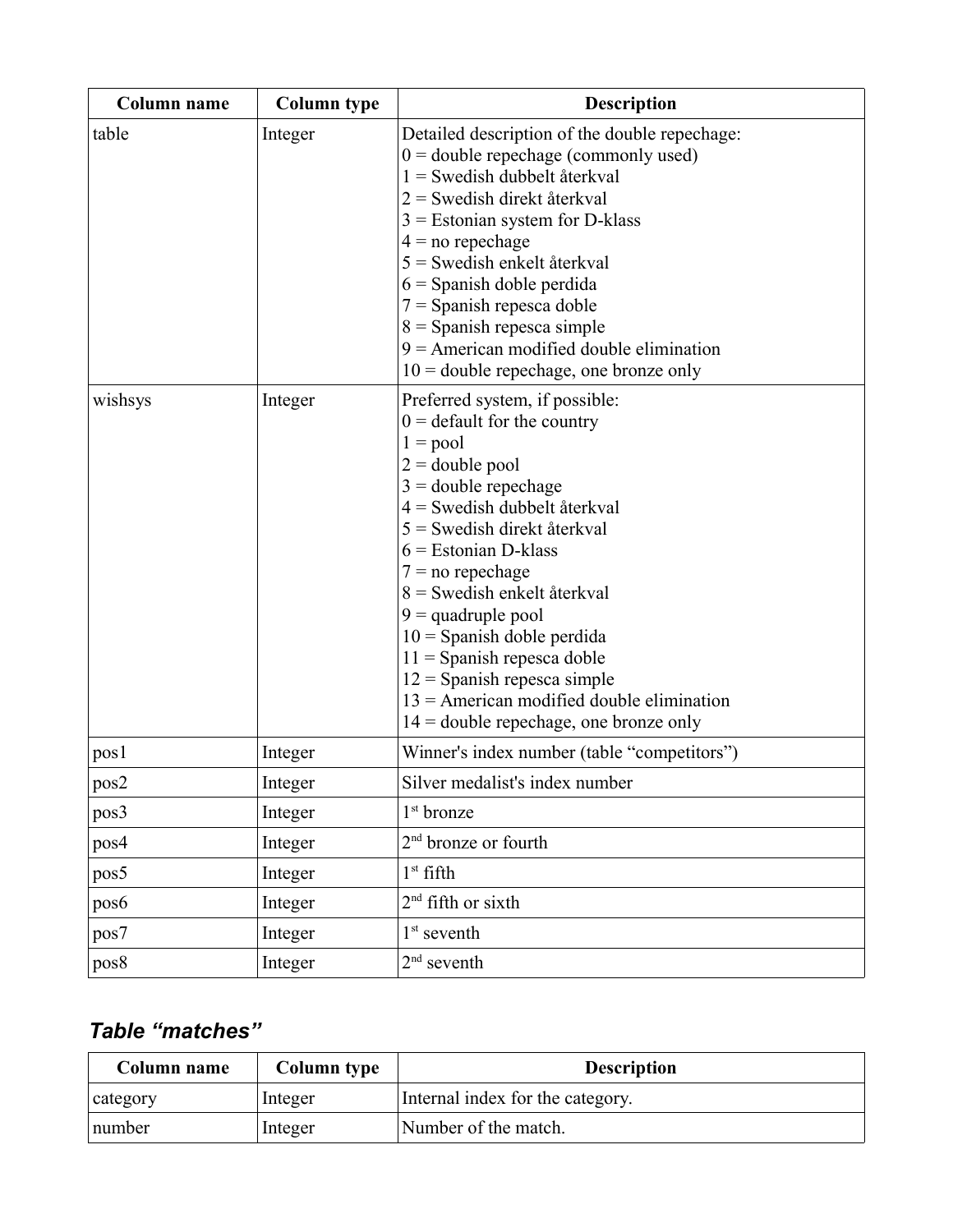| <b>Column name</b> | <b>Column type</b> | <b>Description</b>                                                                      |
|--------------------|--------------------|-----------------------------------------------------------------------------------------|
| blue               | Integer            | Index of the blue competitor (table "competitors")                                      |
| white              | Integer            | Index of the white competitor (table "competitors")                                     |
| blue score         | Integer            | Scoring for the blue (IWYKS):<br>$=$ shidos + 16*kokas + 256*yukos + 4096*wazaris       |
| white score        | Integer            | Scoring for the white (IWYKS).                                                          |
| blue points        | Integer            | Winning points for the blue $(0, 1, 3, 5, 7, 10)$ .                                     |
| white points       | Integer            | Winning points for the white $(0, 1, 3, 5, 7, 10)$ .                                    |
| time               | Integer            | Length of the match in seconds.                                                         |
| comment            | Integer            | Comment:<br>$0 = no$ comment<br>$1 =$ next match<br>$2$ = preparing match<br>$3 = wait$ |
| deleted            | Integer            | Not used.                                                                               |
| forcedtatami       | Integer            | Number of the mat this match has been moved to.                                         |
| forcednumber       | Integer            | Number in the match queue.                                                              |

### *Table "info"*

| Column name | <b>Column type</b> | <b>Description</b>                                                                                                                |
|-------------|--------------------|-----------------------------------------------------------------------------------------------------------------------------------|
| item        | Text               | Name of the data<br>• Competition<br>Date<br>$\bullet$<br>• Place<br>• three matches for two<br>Time<br>$\bullet$<br>• NumTatamis |
| value       | Text               | Value of the data                                                                                                                 |

### *Table "catdef"*

| Column name | <b>Column type</b> | <b>Description</b>                                   |
|-------------|--------------------|------------------------------------------------------|
| age         | Integer            | Competitor's maximum age for this category (e.g. 16) |
| agetext     | Text               | Age part of the category (e.g. Men-U17)              |
| flags       | Integer            | $l = male$<br>$2 = female$                           |
| weight      | Integer            | Maximum weight in grams                              |
| weighttext  | Text               | Weight part of the category (e.g. $-66$ ).           |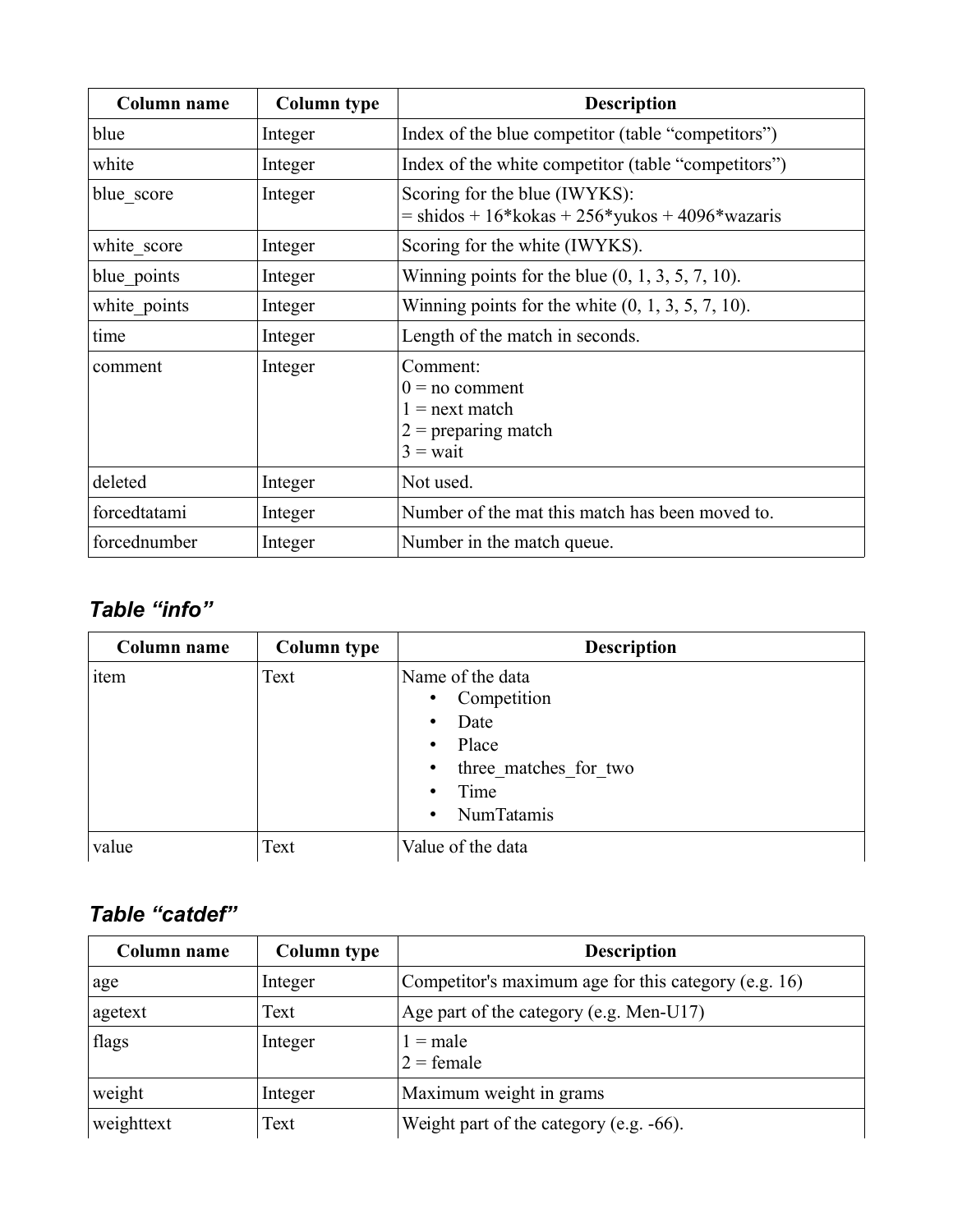| Column name   | <b>Column type</b> | <b>Description</b>                     |
|---------------|--------------------|----------------------------------------|
| matchtime     | Integer            | Match time in seconds (e.g. 300).      |
| pintimekoka   | Integer            | Osaekomi time for koka in seconds.     |
| pintimeyuko   | Integer            | Osaekomi time for yuko in seconds.     |
| pitimewazaari | Integer            | Osaekomi time for waza-ari in seconds. |
| pintimeippon  | Integer            | Osaekomi time for ippon in seconds.    |
| resttime      | Integer            | Resttime in seconds (e.g. 600).        |
| gstime        | Integer            | Golden score time in seconds.          |

## **SQL**

SQL is a standard language for accessing databases. Most of the actions you need to perform on a database are done with SQL statements. The following SQL statement will select all the records in the "info" table:

SELECT \* FROM info

Keep in mind that SQL is not case sensitive. It is easier to write

select \* from info

but to emphasize the keywords they are written in upper case. Some database systems require a semicolon at the end of each SQL statement, but JudoShiai doesn't require or allow that practises.

SQL can be divided into two parts: The Data Manipulation Language (DML) and the Data Definition Language (DDL). The query and update commands form the DML part of SQL:

- SELECT extracts data from a database
- UPDATE updates data in a database
- DELETE deletes data from a database
- INSERT INTO inserts new data into a database

The DDL part of SQL permits database tables to be created or deleted. It also define indexes (keys), specify links between tables, and impose constraints between tables. The most important DDL statements in SQL are:

- CREATE DATABASE creates a new database
- ALTER DATABASE modifies a database
- CREATE TABLE creates a new table
- ALTER TABLE modifies a table
- DROP TABLE deletes a table
- CREATE INDEX creates an index (search key)
- DROP INDEX deletes an index

You are not going to modify the data definition, so we are concentrating to the DDL part only.

### *SELECT*

The SQL SELECT statement is used to select data from a SQL database table. Please have a look at the general SQL SELECT syntax:

SELECT Column1, Column2, Column3, FROM Table1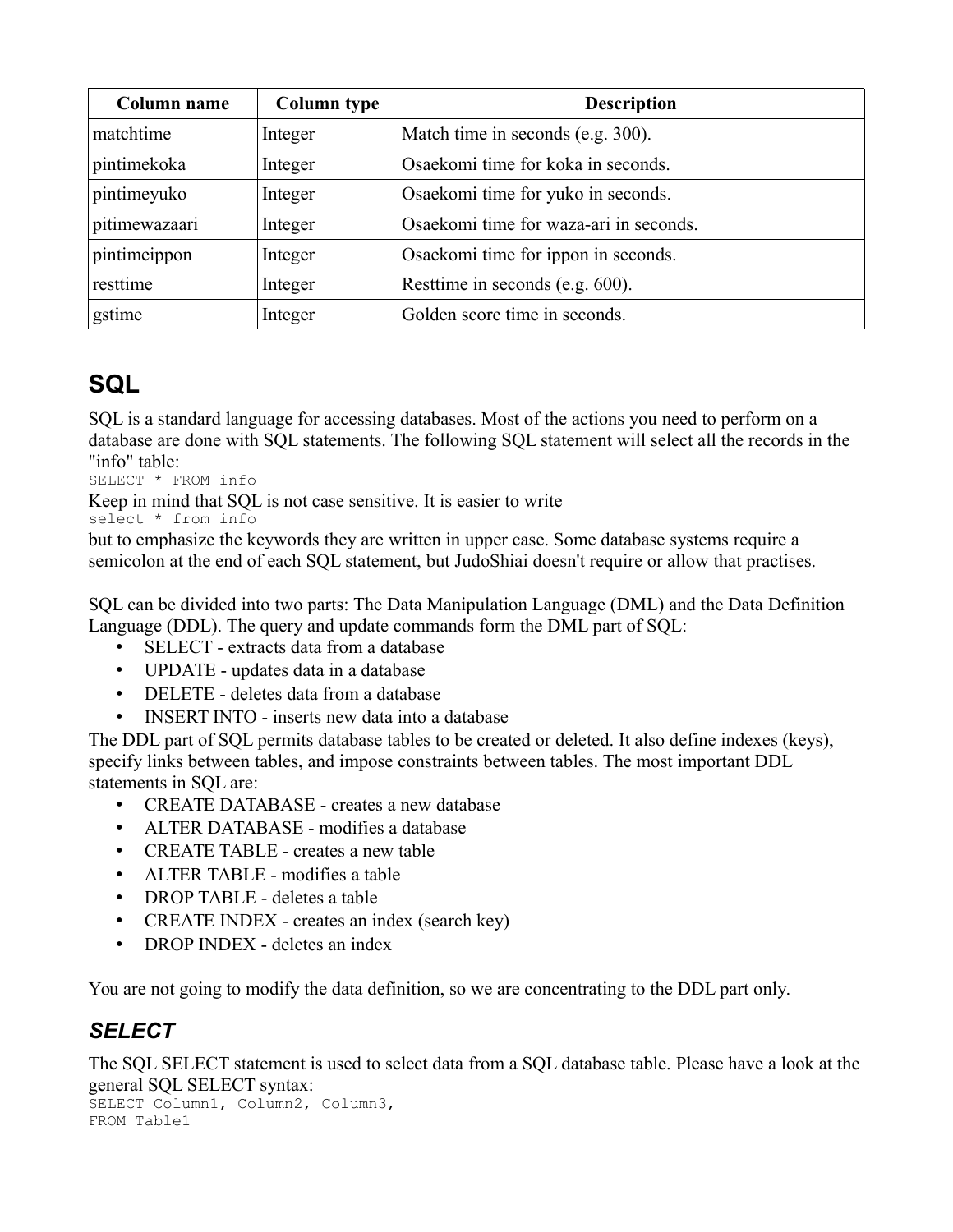The list of column names after the SQL SELECT command determines which columns you want to be returned in your result set. If you want to select all columns from a database table, you can use the following SQL statement:

SELECT \*

FROM Table1

When the list of columns following the SELECT SQL command is replaced with asterisk (\*) all table columns are returned. The table name following the SQL FROM keyword (in our case Table1) tells the SQL interpreter which table to use to retrieve the data.

Now we want to select the content of the columns named "last" and "first" from the table "competitors": SELECT last, first FROM competitors

### *SELECT DISTINCT*

In a table, some of the columns may contain duplicate values. This is not a problem, however, sometimes you will want to list only the different (distinct) values in a table. The DISTINCT keyword can be used to return only distinct (different) values.

Suppose we want to select only the distinct values from the column named "country" from the table "competitors" to find out which countries the competitors are from. We use the following SELECT statement:

SELECT DISTINCT country FROM competitors

We are going to have a list countries, each listed only once.

### *WHERE*

The SQL WHERE clause is used to select data conditionally, by adding it to already existing SQL

SELECT query. Syntax: SELECT column name(s) FROM table name

WHERE column name operator value

If we want to select all the French competitors from the competitors table we need to use the following SQL syntax:

SELECT \* FROM competitors WHERE country='FRA'

SQL uses single quotes around text values (JudoShiai accepts double quotes, too). Numeric values should not be enclosed in quotes. For numeric values:

SELECT \* FROM competitors WHERE birthyear=1995

With the WHERE clause, the following operators can be used:

| Operator          | <b>Description</b>         |
|-------------------|----------------------------|
|                   | Equal                      |
| $\Leftrightarrow$ | Not equal                  |
| $\vert$ $>$       | Greater than               |
| $\,<$             | Less than                  |
| >=                | Greater than or equal      |
| $\leq$            | Less than or equal         |
| <b>BETWEEN</b>    | Between an inclusive range |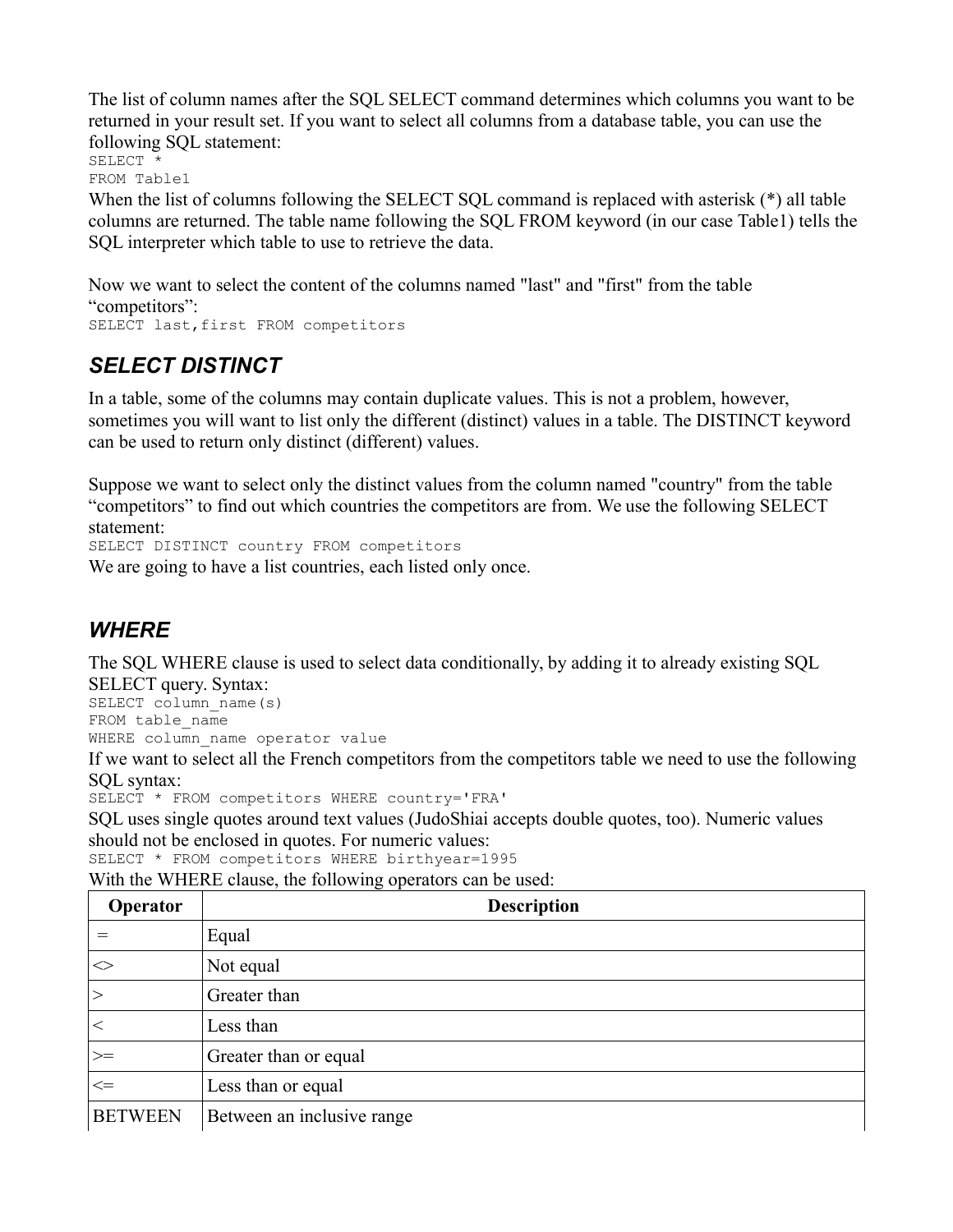| <b>Operator</b> | <b>Description</b>                                                             |
|-----------------|--------------------------------------------------------------------------------|
| <b>LIKE</b>     | Search for a pattern                                                           |
| $\mathsf{IN}$   | If you know the exact value you want to return for at least one of the columns |

### *AND & OR*

The AND operator displays a record if both the first condition and the second condition is true. The OR operator displays a record if either the first condition or the second condition is true. Examples:

SELECT \* FROM competitors WHERE first='John' AND last='Smith'

SELECT \* FROM competitors WHERE birthyear=1995 OR birthyear=1996

Now we want to select only the persons with the last name equal to "Smith" and the year of birth equal to 1995 or 1996:

SELECT \* FROM competitors WHERE last='Smith' AND (birthyear=1995 OR birthyear=1996)

### *ORDER BY*

The ORDER BY keyword is used to sort the result-set by a specified column. The ORDER BY keyword sort the records in ascending order by default. If you want to sort the records in a descending order, you can use the DESC keyword.

```
SELECT column name(s)
FROM table name
ORDER BY column_name(s) ASC|DESC
Example:
SELECT * FROM competitors ORDER BY country, last, first
```
### *INSERT INTO*

The INSERT INTO statement is used to insert a new row in a table. It is possible to write the INSERT INTO statement in two forms. The first form doesn't specify the column names where the data will be inserted, only their values:

INSERT INTO table\_name VALUES (value1, value2, value3,...)

The second form specifies both the column names and the values to be inserted: INSERT INTO table name (column1, column2, column3,...) VALUES (value1, value2, value3,...)

```
In the next example we insert size of the mat to the table "info":
INSERT INTO info VALUES ('Size_of_tatami', '7x7')
```
### *UPDATE*

The UPDATE statement is used to update existing records in a table. SQL UPDATE Syntax:

UPDATE table\_name SET column1=value, column2=value2,... WHERE some column=some value

Example: We have a club mostly called "Jukara" although its full name is "Vantaan Jukara". It is very important to use only one spelling style. The following SQL statement replaces all the names containing the string "jukara" (case insensitive) to "Vantaan Jukara":

```
UPDATE competitors SET club='Vantaan Jukara', country='FIN' 
WHERE club LIKE %jukara%
```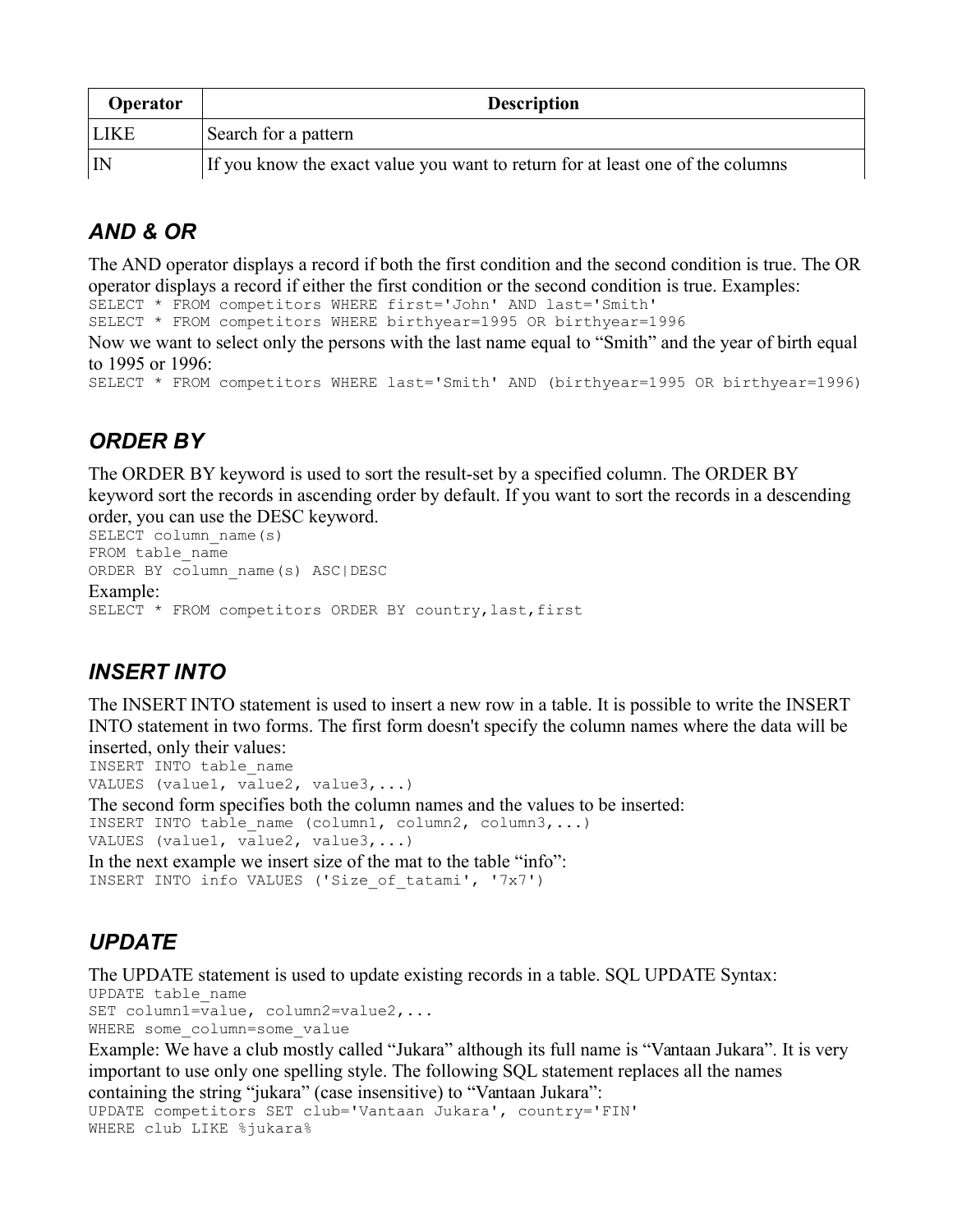Notice the operator LIKE and the search pattern %jukara%. That search pattern matches all the strings containing the word "jukara" (case insensitive).

### *DELETE*

The DELETE statement is used to delete rows in a table. SQL DELETE Syntax: DELETE FROM table name WHERE some column=some value

Example: French team has canceled their participation. Remove them: DELETE FROM competitors WHERE country='FRA' Delete everything from a table (you cannot undo, be very careful!): DELETE FROM table

## **Script language**

SQL is handy for the database manipulation. However, it is not good enough for more complicated tasks. Consider the following scenario: You have a JudoShiai database for a domestic tournament. Some of the club names are misspelled and there are no country information. You wish to correct the club names and add an area information. For example in Great Britain the areas could be England, Wales, and Scotland. Some other country may be divided just to Northern, Eastern, Southern, and Western areas. Correct club name spelling and the country (area) information ensure that competitors from the same or closely located clubs wouldn't have the first matches against each other.

The following SQL statements could be used:

```
UPDATE competitors SET club='Judo Club Ippon', country='North' 
WHERE club LIKE %ippon%
UPDATE competitors SET club='Helsinki Judo', country='South' 
WHERE club LIKE %helsinki%
```
and so forth for each club. However, this not too handy if you have tens of clubs. It would be better to have a separate text file that has relevant information about the clubs and a script that reads in the club data and runs the SQL statements.

JudoShiai has a built in script language interpreter that is based on the MOLE BASIC. A script is a plain text file created using for example Notepad (Windows) or Gedit (Linux). Script file name suffix is ".bas", for example "my-script.bas". To run a script

- Start JudoShiai and open a tournament
- Select from the menu Tournament  $\rightarrow$  SQL Dialog
- Click button Run Script and select your script file
- Next time you don't need to select the same file if you click the Repeat Script button

### *Introduction*

To illustrate the nature of script language, we first give a program that multiplies two numbers and prints the result: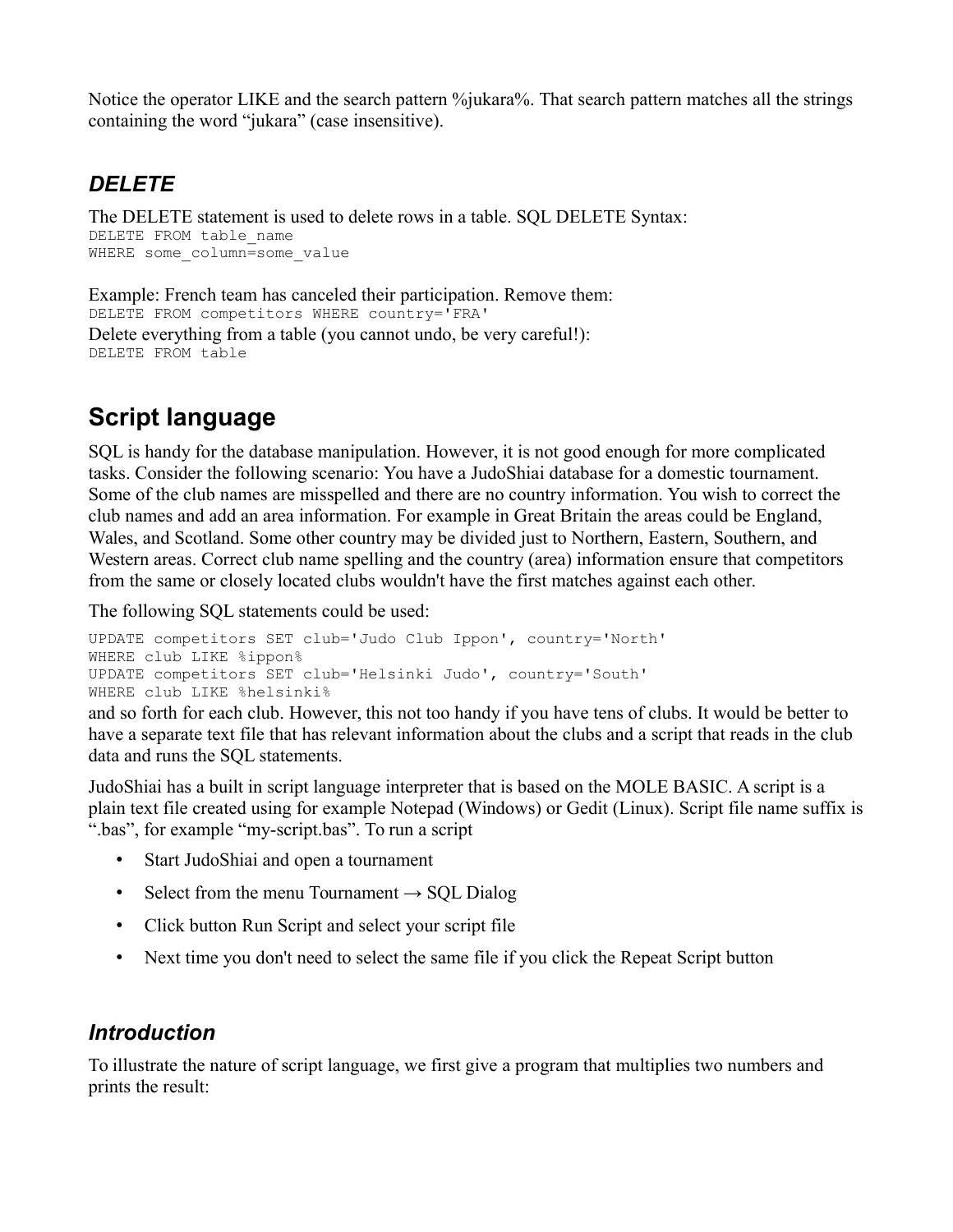```
! mass in kilograms
LET m = 2! acceleration in mks units
LET a = 4! force in Newtons
LET force = m*aPRINT force
END
```
The features of the script language included in the above program include:

- Comment lines begin with ! and continue to the end of line.
- LET, PRINT, and END are keywords (words that are part of the language and cannot be redefined) and are here given in upper case. The case is insignificant.
- The LET statement causes the expression to the right of the = sign to be evaluated and then causes the result to be assigned to the left of the = sign. The LET statement can be omitted.
- Script language recognizes only two types of data: floating point numbers and strings (characters). The first character of a variable must be a letter.
- The PRINT statement displays output on the screen.
- The last statement of the program must be END. It is optional if it is the last command.

#### *Loop structures*

Script language uses a FOR/NEXT or WHILE/WEND or DO/UNTIL construct to execute the same statements more than once. An example of a FOR loop follows:

```
! add the first 100 terms of a simple series
! Variables are automatically initialized to zero
sum = 0FOR n = 1 to 100
   sum = sum + 1/(n*n) PRINT n,sum
NEXT
```
- The use of the FOR loop structure allows a set of statements to be executed a predetermined number of times. The index or control variable (n) monitors the number of times the loop has been executed. The FOR statement specifies the first and last value of the index and the amount that the index is incremented each time the NEXT statement is reached. Unless otherwise specified, the index is increased by one until the index is greater than its last value in which case the program goes to the statement after the NEXT statement. In the example the index n assumes the values 1 through 100.
- The block of statements inside the loop is indented for clarity.
- The order of evaluation follows the mathematical conventions shared by all computer languages. Multiplications and divisions are performed first from left to right. Parentheses should be used whenever the result might be ambiguous to the reader. The parentheses in the statement, sum = sum +  $1/(n*n)$ , are included for clarity. Note that the keyword LET has been omitted.
- All unassigned variables are automatically initialized to zero.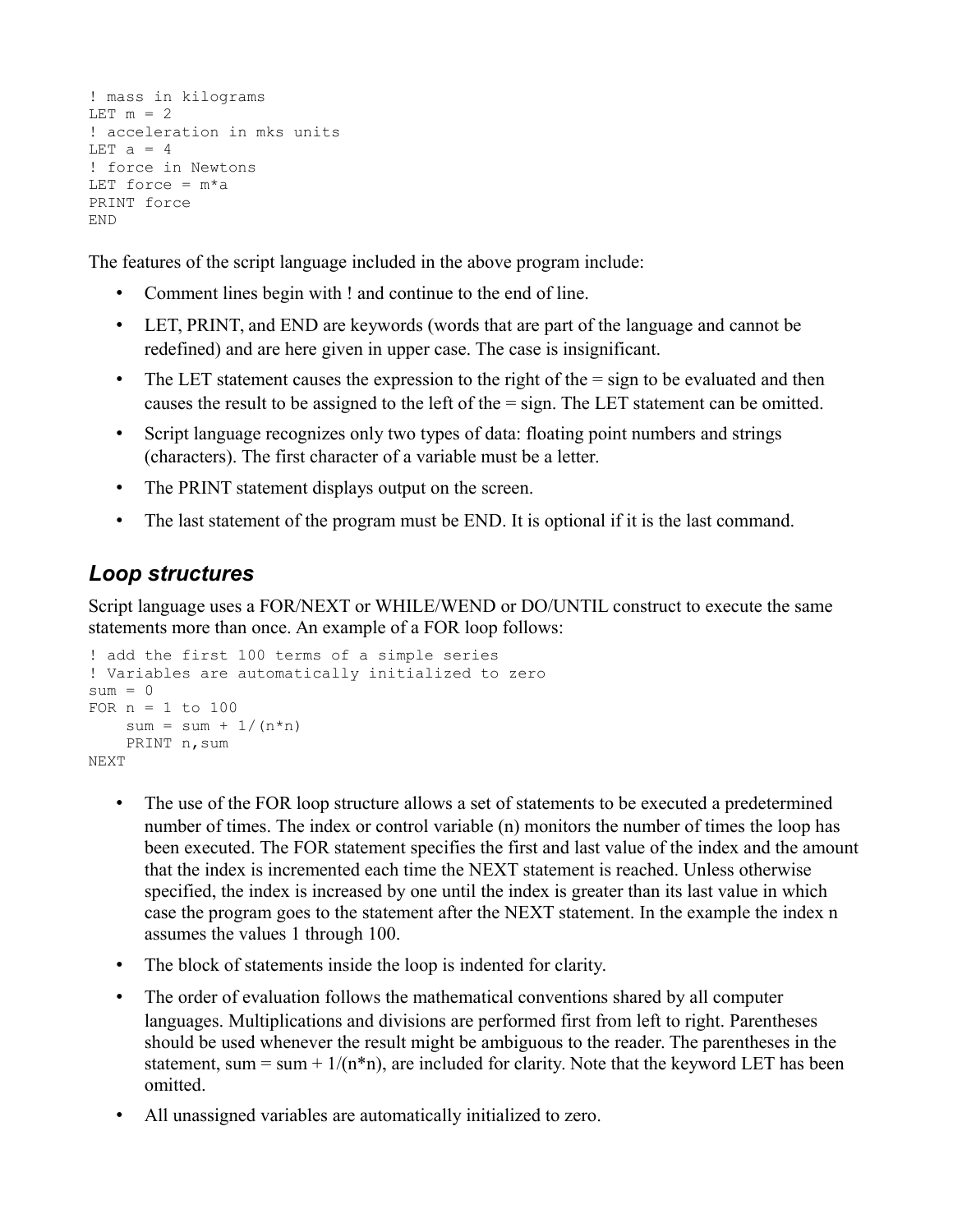In many cases the number of repetitions is not known in advance. An example of a WHILE/WEND loop follows:

```
! illustrate use of WHILE LOOP structure
sum = 0n = 0relCh\sigma = 1WHILE relChg > 0.0001
  n = n + 1newterm = 1/(n*n) sum = sum + newterm
   relChg = newterm/sum
  PRINT n, relChq, sum
WEND
```
Note the use of the WHILE loop structure to repeat the sum until the specified condition is no longer satisfied. Example of DO/UNTIL loop:

```
n = 0DO
     PRINT n,n*n
UNTIL n \geq 10
```
Example will print squares for values  $0 - 9$ . Looping stops when n reaches value 10.

#### *Conditional statements*

The IF statement lets a program branch to different statements depending on the outcome of previous computations. An example of the use of the IF statement follows:

```
x = 0WHILE x < 20x = x + 1IF x \le 10 THEN f = 1/x ELSE f = 1/(x*x) PRINT x,f
WEND
```
#### General format for IF statement is

IF condition THEN command/number [ELSE command/number] ELSE branch is optional. After THEN and ELSE you may have a command or a line number to jump to. Whole IF statement must be at the same line. Examples:

IF  $a > 7$  THEN  $x = 17$  :  $c = a + 1$ 

You can have many colon separated commands at the same line if there is no ELSE branch.

IF  $a > 7$  THEN  $x = 17$  ELSE  $c = a + 1$  :  $b = a*8$ 

After the ELSE branch you may have several colon separated commands.

```
 IF a > 7 THEN 110 ELSE 120
110 print "A is greater than 7. Stop the script."
    end
120 x = 17c = a + 1
```
If condition is true program execution will jump to line 110 otherwise it will jump to line 120. All the lines can be preceded by a line number but usually it is optional. Line number can be any unique number and they don't need to be in order. Line numbering is a historical way to edit Basic files using a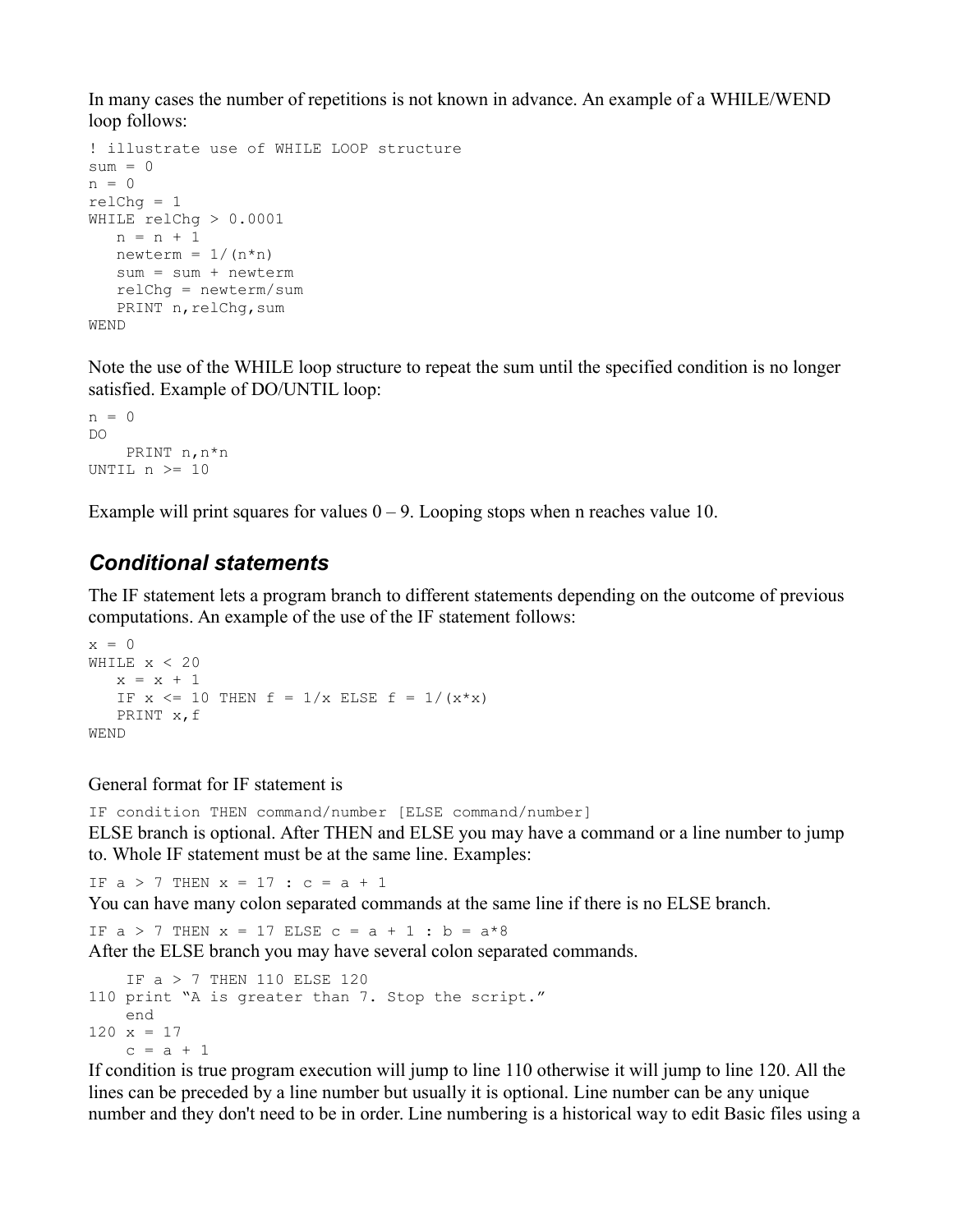teletypewriter.

The decisions of an IF structure are based on (logical or Boolean) expressions which are either true or false. A logical expression is formed by comparing two numerical or two string expressions by a relational operator. These operators are given in the next table:

| Operator | <b>Relation</b>       |
|----------|-----------------------|
|          | Equal                 |
|          | Not equal             |
|          | Greater than          |
|          | Less than             |
|          | Greater than or equal |
|          | Less than or equal    |

### *Subroutines*

It is convenient to divide a program into smaller units consisting of a main program and subroutines. Subroutines are called from the main program or other subroutines.

General format for a subroutine call is

GOSUB number where number is a line number. A subroutine ends to RETURN statement. Example:

```
FOR i = 1 to 10
    GOSUB 100
NEXT
i = 313GOSUB 100
END
! Subroutine to make calculations
! and printing
100
x = 0.78 * iIF i > 100 THEN x = x + i * i + 3.234PRINT i,x
RETURN
```
Subroutine takes variable "i" as its input and calculates a value for variable "x" and prints both. The subroutine is called from the FOR loop for values  $1 - 10$  and later for value 313. Line number "100" is at its own line but it could be in front of the " $x = 0.78*$ i" statement. Note that all the variables are global: if subroutine changes the variable "i" the change is visible everywhere.

### *Functions*

Functions are subprograms that take arguments and return a value. You cannot create functions yourself, but you can use some predefined functions. Example:

```
i = 0WHILE i \leq 3.14/2 PRINT i, SIN(i)
   i = i + 0.2
```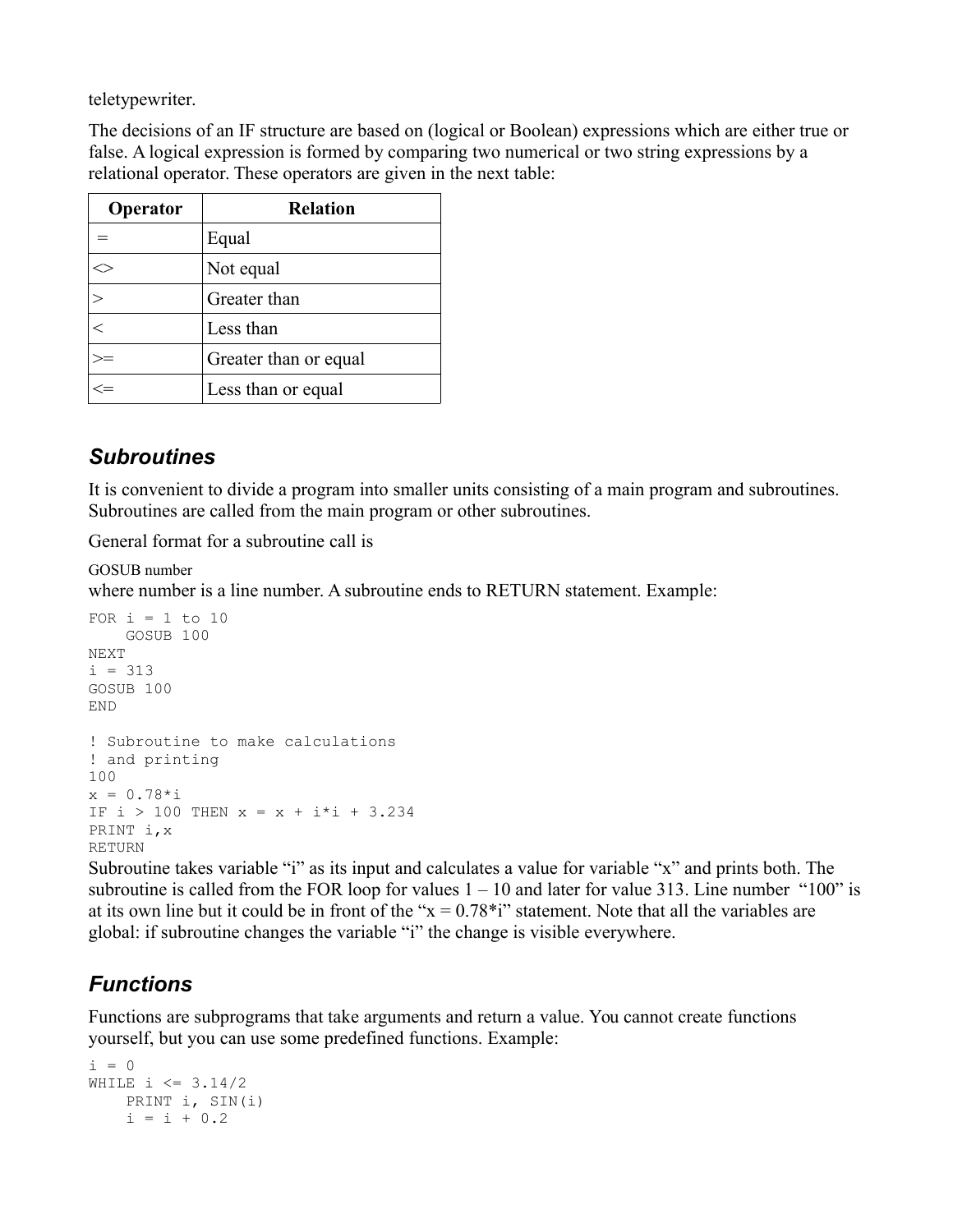WEND

Example prints sine values for angles  $0 - PI/2$  radians at 0.2 rad steps. Function SIN accepts one argument, angle in radians and it returns sine of given angle. Note that FOR/NEXT statement can STEP only integer values.

### *String variables*

As mentioned, script language recognizes only two types of variables, numeric and strings. A string variable may be any combination of characters. String variables end in a dollar sign (\$). A string constant is any list of characters enclosed in quotation marks. An example of an assignment of a string variable is

 $fileName$ = "config.dat"$ 

A program illustrating the most common operations on string variables follows:

```
aS = " "b$ = "good"
PRINT b$
b$ = b$ + a$ + "morning"
PRINT b$
```
Example will first print "good" and then "good morning". "+" operator concatenates two strings. There are many useful string handling functions. Examples:

```
! VAL returns value of string representing number 
b$ = "18"
c = 5 + \text{VAL} (b\hat{s})! print date (no arguments for the function)
PRINT DATE$
! print substring "morning" 
b$ = "good morning"
PRINT MID$(b$, 6)
```
### *Arrays*

An array variable is a data structure consisting of an ordered set of elements of the same data type. One advantage of arrays is that they allow for the logical grouping of data of the same type, for example the x and y coordinates of a particle. The dimension of an array is illustrated in the next example:

```
! array for three numbers
DIM age(3) 
! two dimensional array for the first and last names
DIM name$(3,2)! ages
age(1) = 23age(2) = 45age(3) = 16! first and last names
name$(1,1) = "Frank"
name$(1,2) = "Jones"name (2, 1) = "Bob"name(2,2) = "Smith"name (3, 1) = "Jane"name$(3, 2) = "Brown"
! print person data
PRINT "Name ", "Age"
FOR i = 1 TO 3
```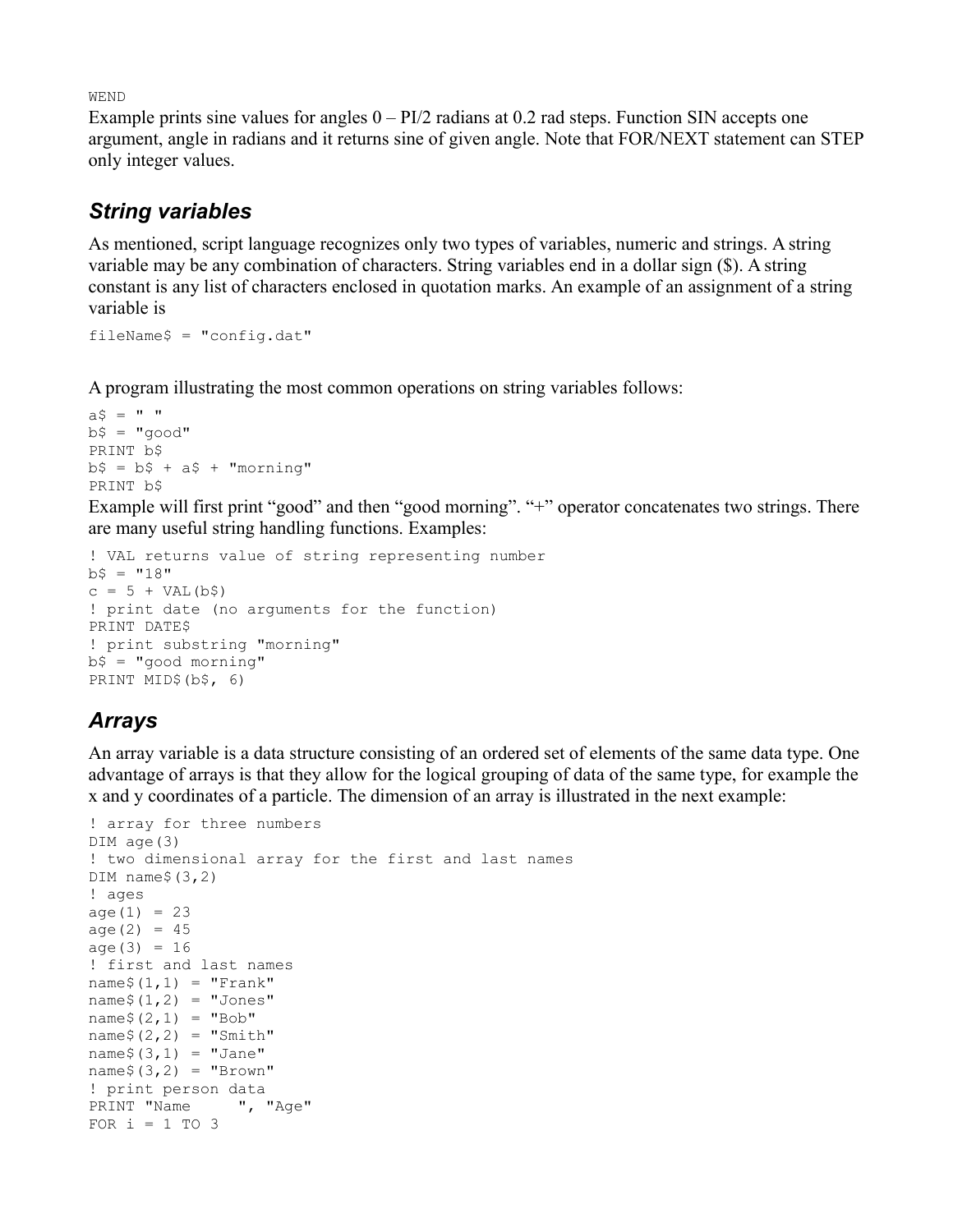```
PRINT name$(i,1);" ";name$(i,2), age(i)NEXT
```
- Arrays are defined in a DIM statement and the total number of elements of an array is given in parentheses. The array variable "age" is an example of one-dimensional array while variable "name\$" is an example of two-dimensional array. You can have at most three dimensions.
- Subscript in an array starts from  $1$  (age(1) age(3), name\$(1,1) name\$(3,2)).
- An element of an array is specified by its subscript value.

### *Input/output*

The PRINT statement displays output on the screen. Some simple extensions of the PRINT statement include

```
PRINT "x","y","z"
PRINT x,y,z
PRINT ! skip line
PRINT "time = "; hour; ": "; min;
PRINT ", date = "; DATE$ ! time and date at the same line
```
Script language prints at the current cursor position. Comma (",") moves cursor to the next tab, semicolon (";") continues printing to the current cursor location. Semicolon at the end of line prevents printing a newline.

The cursor may be moved by the LOCATE statement

LOCATE 0,0 ! upper left corner (column, row; both starting from 0)

The following program illustrates how to open a text file, write to the file, close the file, and read the file.

```
! save data in a single column
! channel number #1 is associated with the file
! various options may be specified in OPEN statement
OPEN "testfile.txt" FOR OUTPUT AS #1
FOR i = 1 TO 4
   x = i * iPRINT #1 x \qquad \qquad ! print column of data
NEXT
! close the file
CLOSE #1
! read data back
OPEN "testfile.txt" FOR INPUT AS #2
FOR i = 1 TO 4<br>INPUT #2 y
                                 ! print column of data
     PRINT y
NEXT
CLOSE #2
END
```
You can save data in several columns separated by a tab:

PRINT #1 var1, var2, table(2)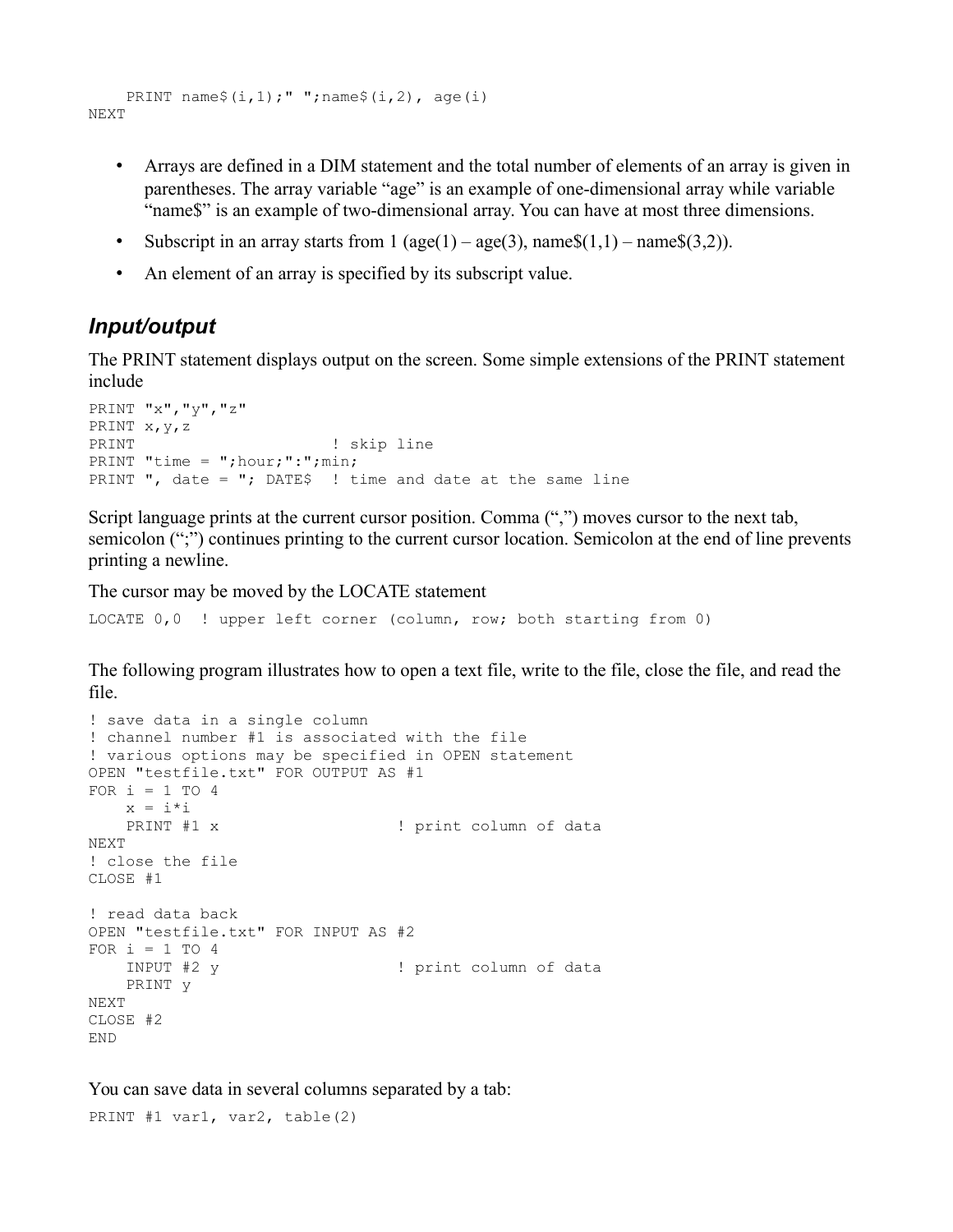You can read more that one variable at the same line, if they are

- all numeric
- separated by a tab

```
INPUT #1 var1, table(i), var2
```
It is possible to print mixed numeric and string values to a file, but you can read the whole line as one string variable only:

```
num = 4vehicle = "car"
PRINT #1 vehicle$; " has "; num ; " doors"
... later ...
INPUT #1 line$
! line$ has the value "car has 4 doors"
```
A string may contain what ever characters so it is not clear where one data field ends and another starts.

### *READ/DATA*

One way to incorporate data into a program from a file. Another way to store information within a program is by using the DATA and READ statements as illustrated below:

```
DIM \times (6)DATA 4.48,3.06,0.20,2.08,3.88,3.36
FOR i = 1 to 6
   READ x(i) \qquad ! reads input from DATA statement
NEXT i
```
### *SQL*

SQL queries start with a keyword "SQL". Example to list all the competitors:

```
SQL "SELECT * FROM competitors"
```
Here "SELECT \* FORM competitors" is the familiar SQL query. You can compose the SQL statement from constants and variables:

```
table$ = "competitors"
lookfor$ = "club,last,first"
weight = 50000SQL "SELECT "+lookfor$+" FROM "+table$+" WHERE weight<"+weight
```
A SQL query "SELECT club,last,first FROM competitors WHERE weight<50000" will be done. All the competitors whose weight is less than 50 kg will be listed. Note that although SQL statement accepts a string parameter only you can use numeric variable after the "+" since script language automatically changes the result to a string.

### *Example*

In the beginning of the script language introduction we wanted to correct the misspelled club names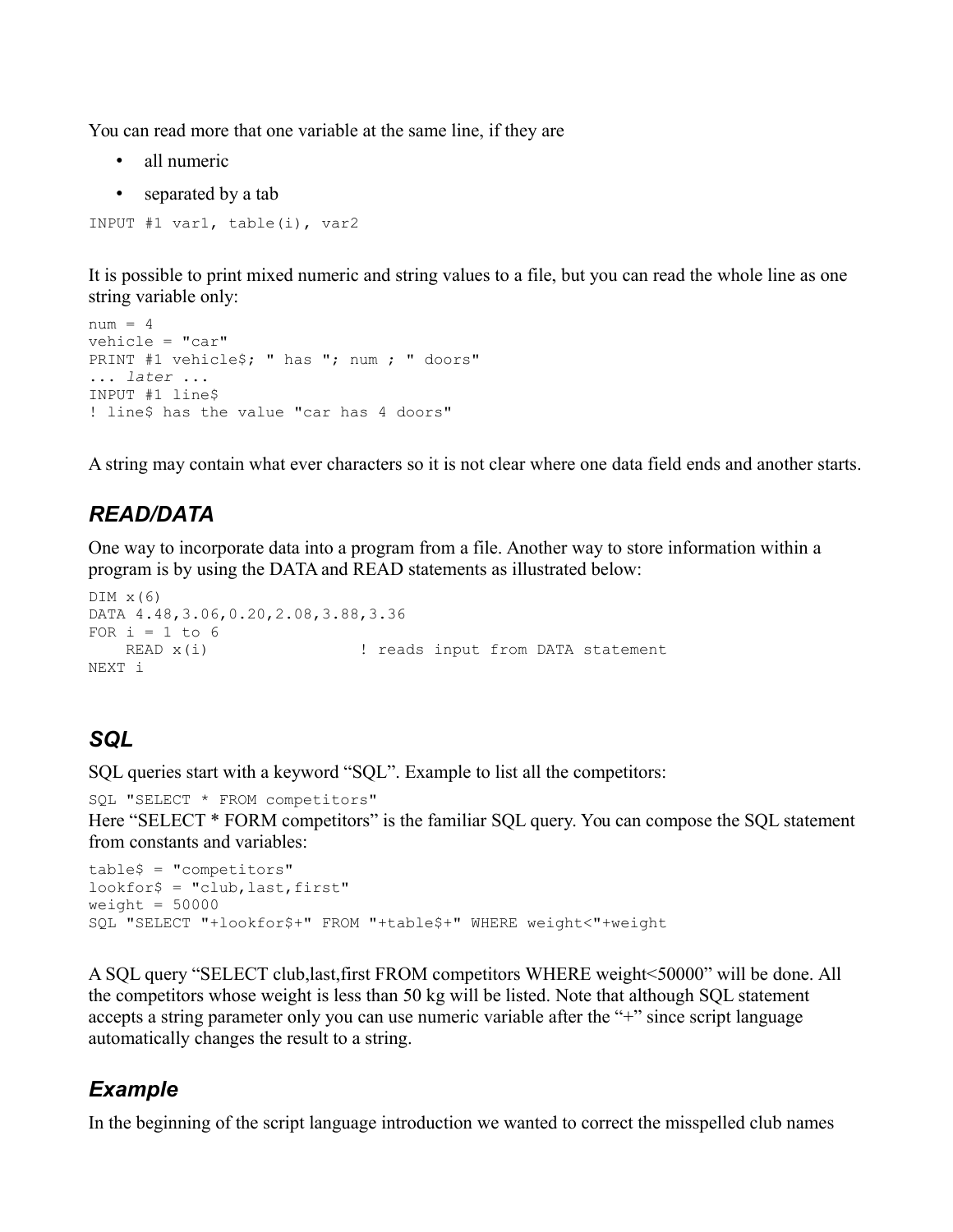and add area information. Let's start by writing a data file "clubs.txt". It has three columns:

- Clubs name, for example "Cambridge Judo"
- A string for SQL operator LIKE, for example "%cambr%"
- An area, for example "England"

The columns are separated by a comma, so the example file looks like this:

```
Cambridge Judo, %cambr%, England
Barnet Judo,%barnet%,England
Walderslade Judo Club,%walder%,England
Stonehaven Judo Club, %stoneh%, Scotland
Peebles Judo Club, &peebles&, Scotland
Llantwit Major Judo Club,%lantwit%,Wales
```
#### The script is listed below:

```
OPEN "clubs.txt" for INPUT as #1
WHILE NOT EOF #1 \qquad ! read while lines left (not End Of File)
  GOSUB 100 \qquad ! call subroutine at line 100
   cmd$ = "UPDATE competitors SET club='"+club$+"', country='"+area$+\
         "' WHERE club LIKE '"+like$+"'"
   PRINT cmd$ ! print command first
   SQL cmd$ ! execute the sql command
WEND
GOTO 999
100 ! subroutine starts
INPUT #1 line$ ! read a line
c1 = \text{INSTR}(\text{line}\, ", ") ! find the first comma
IF c1 = 0 THEN 999 ! no comma found
c2 = INSTR(c1+1, line, ","!)! find the second comma
IF c2 = 0 THEN 999 ! no comma found
club$ = MID$(line$, 1, c1-1)! extract the three words
like$ = MID$ (line$, cl+1, c2-c1-1)area$ = MID$ (line$, c2+1)
RETURN
999 CLOSE #1
END
```
Script lines explained:

- OPEN line opens file "clubs.txt" for reading. Later on it is addressed as #1.
- WHILE loops as long as there is something to read from the file.
- GOSUB calls a subroutine that reads a line and extracts the variables club\$, like\$, and area\$.
- cmd\$ holds the SQL command. It is handy to make a variable first which is easy to print to check for correctness. Split long lines by writing a backslash ("\") at the end of the first line.
- After printing it is time to call the SQL command. If everything went well you will see "OK" printed.
- WEND closes the loop.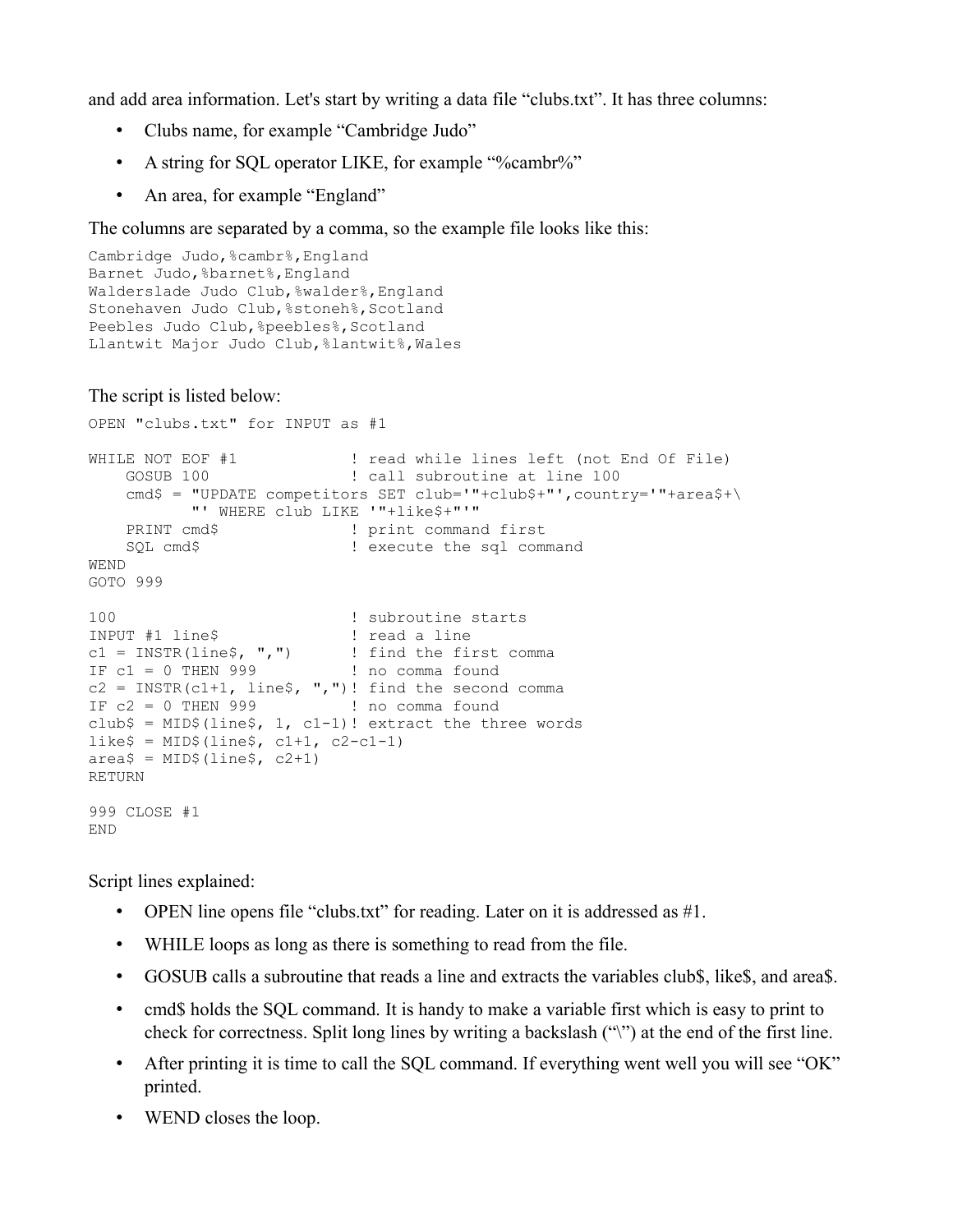- GOTO 999 jumps execution to the end.
- Subroutine starts with line number 100.
- INPUT reads one whole line from the file.
- INSTR function finds the first occurrence of the comma.
- If the found position is zero there were no comma at the line and it is better to go to the end.
- Second INSTR finds the second comma. Search starts one position after the first finding.
- MID function extracts substrings. Three calls are needed to do the job.
- RETURN jumps script execution back to the next line where this subroutine was called.
- Finally at line 999 the file is closed and execution stops at the END.

| ABS(number)                                  | Returns absolute value of number                                   |
|----------------------------------------------|--------------------------------------------------------------------|
| ACOS(number)                                 | Calculates the arc cosine number/condition                         |
| AND number/condition                         | Logical AND used in conditions or numerical expressions            |
| $\text{ASC}(\text{string})$                  | ASCII code of first letter of string                               |
| ASIN(number)                                 | Calculates the arc sine                                            |
| ATN(number)                                  | Calculates the arc tan                                             |
| CHR\$(number)                                | Returns char with value number                                     |
| <b>CHDIR</b> stringexpression                | Change to directory string                                         |
| CINT(number)                                 | Truncated number (NOTE: differs from INT!)                         |
| <b>CLS</b>                                   | Clears screan (if you're screen supports VT100/VT102/ANSI<br>codes |
| CLOSE #number                                | Close file number (number must be 1 or higher)                     |
| $COS$ (number)                               | Cosine of number                                                   |
| DATE\$                                       | Date in form of "yyyy-mm-dd"                                       |
| DIM variable(dim, [dim,]<br>$[\dim, ]\dots)$ | Dimension variable.                                                |

### *Command reference*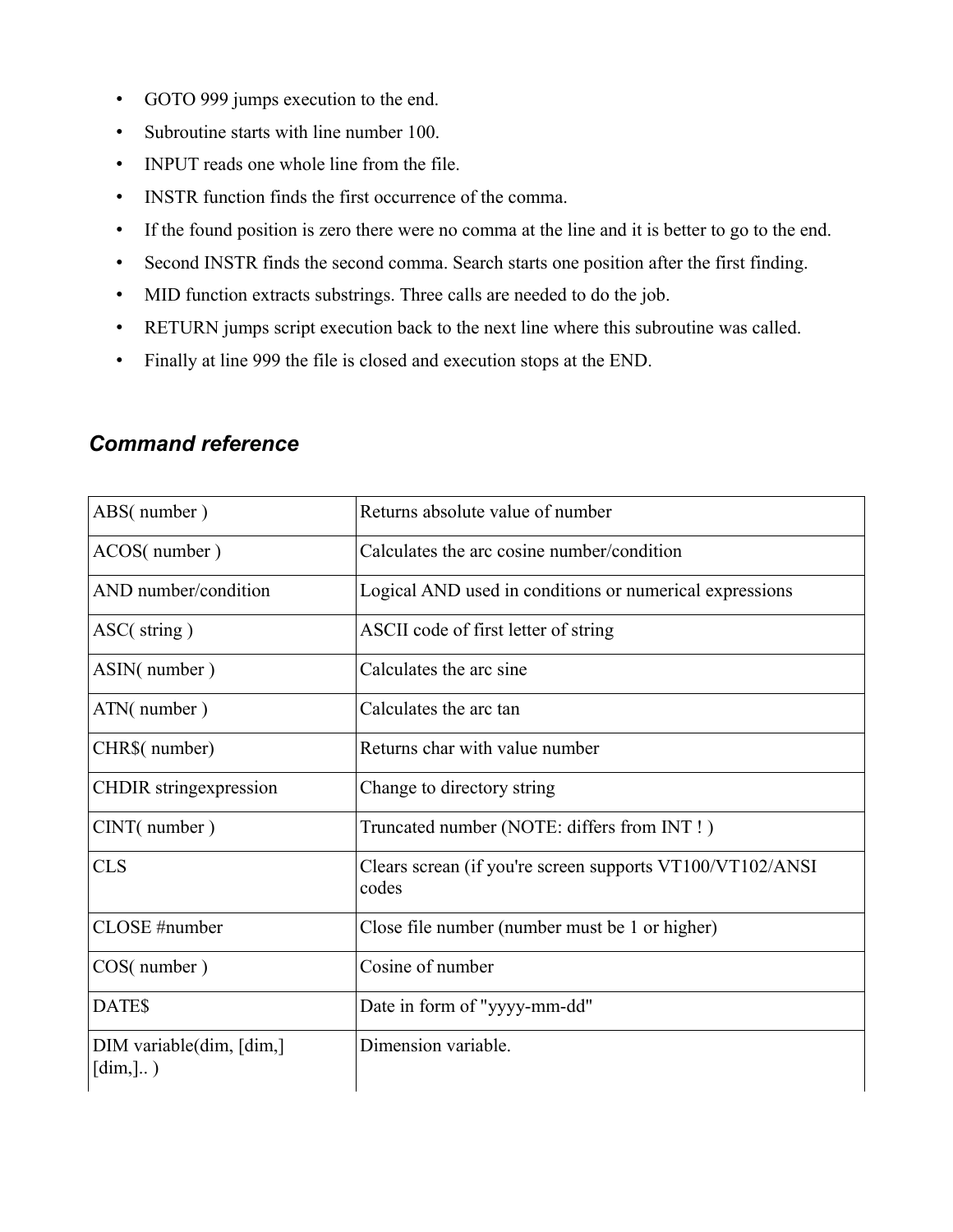| DO [commands] UNTIL<br>condition                                                 | Execute everything between DO and UNTIL until condition is<br>true.                                                                |
|----------------------------------------------------------------------------------|------------------------------------------------------------------------------------------------------------------------------------|
| $ENVIRON$ string variable = string                                               | Sets environment var "stringvariable" using value                                                                                  |
| ENVIRON\$(string)                                                                | Returns string matching environment var "string"                                                                                   |
| <b>END</b>                                                                       | End program                                                                                                                        |
| EOF #filenumber                                                                  | Returns TRUE if last byte is reached from file                                                                                     |
| EXP(number)                                                                      | Exponential value of number                                                                                                        |
| FOR variable = beginexpression<br>TO endexpression<br>STEP stepxpression<br>NEXT | Start FOR. NEXT loop with variable as counter, increased by<br>stepexpression till endexpression is reached                        |
| <b>FREEFILE</b>                                                                  | Returns first free filenumber                                                                                                      |
| GET #filenumber, recordnumber,<br>variable                                       | Retrieve record number "recordnumber" from "filenumber" and<br>place it in "variable"                                              |
| GOSUB linunumber<br><b>RETURN</b>                                                | Goto linenumber and preceed when found RETURN                                                                                      |
| GOTO                                                                             | Goto linenumber                                                                                                                    |
| HEX\$(number)                                                                    | Returns number in hexformat                                                                                                        |
| IF condition<br>THEN command/number<br>[ELSE command/number]                     | if condition is TRUE run command/jump to line, if it is FALSE<br>execute command following ELSE (or jump to line).                 |
| INPUT [#filenumber]<br>["Comment";] var [,var [,var]]                            | Reads variables from STDIN or file                                                                                                 |
| <b>INSTR</b> ([starting,]<br>searchstring, keyword)                              | Returns position (counting from 1) of keyword in search string<br>starting at offset 0 or "starting". Returns zero if isn't found. |
| INT(number)                                                                      | Rounds to biggest integer.                                                                                                         |
| <b>KILL</b> filename                                                             | Remove file                                                                                                                        |
| LET                                                                              | Sets variable. Could be left out.                                                                                                  |
| LEFT $$(string, total)$                                                          | Returns total chars of left side of string                                                                                         |
| $LEN$ (string)                                                                   | Returns size of string                                                                                                             |
| LOC #filenumber                                                                  | Returns value of file position indicator of filenumber                                                                             |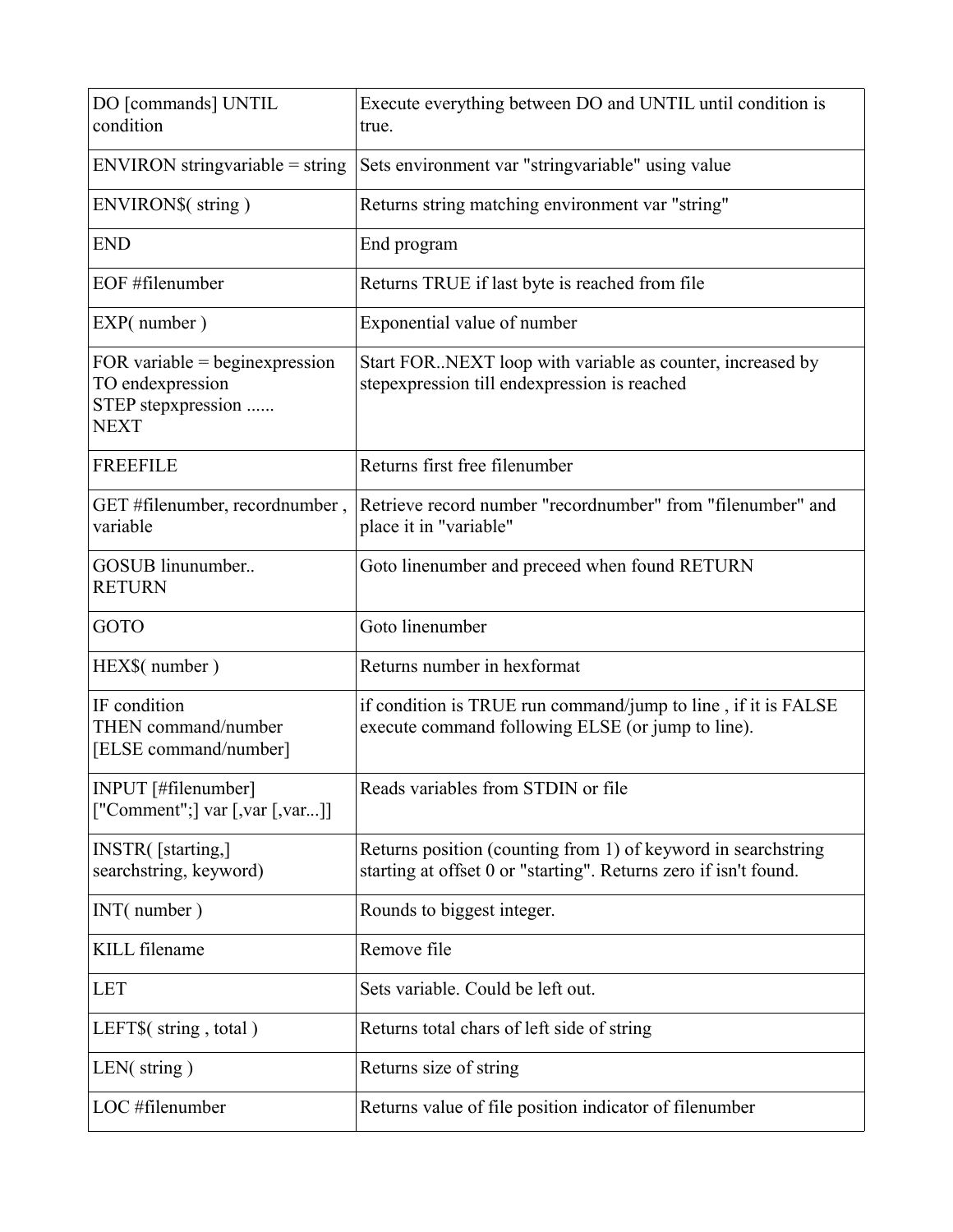| LOCATE column,row                                                                     | Place cursor on column and row (counting from $0,0$ upper left)                                             |
|---------------------------------------------------------------------------------------|-------------------------------------------------------------------------------------------------------------|
| LOF                                                                                   | Returns length of file                                                                                      |
| LOG(number)                                                                           | Returns logarithm of number                                                                                 |
| LOWER\$(string)                                                                       | Returns string in lowercase                                                                                 |
| LSET stringvar $=$ string                                                             | Place string on left side of stringvar                                                                      |
| LTRIM\$(string)                                                                       | Returns string without spaces on left side of string                                                        |
| MID\$(string, from [,total])                                                          | Returns string from position "from" and maximum of total chars                                              |
| number MOD number                                                                     | Modulo                                                                                                      |
| NOT expression                                                                        | Logical not                                                                                                 |
| NAME filename AS newname                                                              | Rename file                                                                                                 |
| OCT\$(number)                                                                         | Return string of number in octal format                                                                     |
| <b>OR</b>                                                                             | Logical OR                                                                                                  |
| ON variable GOSUB line [, line<br>$[$ , line ]]                                       | Depending on value of variable, do GOSUB to first mentioned<br>line if value=1, second if value=2 and so on |
| ON variable GOTO line [, line<br>$[$ , line ]]                                        | Depending on value of variable, do GOTO to first mentioned line<br>if value=1, second if value=2 and so on  |
| <b>OPEN</b> filename<br>FOR INPUT OUTPUT APPEND<br>AS #filenumber<br>[LEN recordsize] | Open filename with recordlen "recordsize" (used by GET and<br>PUT)                                          |
| PRINT [#filenumber] "text"]<br>variable $[,$ ; $].$ [; ]                              | prints variables or text. Semicolon on end prevents printing of<br>newline, comma prints tab                |
| PUT #filenumber, recordnumber                                                         | Gets record number "recordnumber" from file                                                                 |
| RANDOMIZE [seed]                                                                      | Sets seed for random generator, normally TIMER is used for this                                             |
| REM [remarks]                                                                         | Remark, ignored. Same as line starting with "!".                                                            |
| READ variable [, variable]<br>DATA value [, value]                                    | Read puts value from DATA into variable, next READ will cause<br>next value from DATA to be read and so on. |
| <b>RESTORE</b>                                                                        | Restore READ pointer. DATA values are read from beginning                                                   |
| RIGHT\$(string, total)                                                                | Returns total chars of right side of string                                                                 |
| RTRIM\$(string)                                                                       | Returns string without spaces on right side of string                                                       |